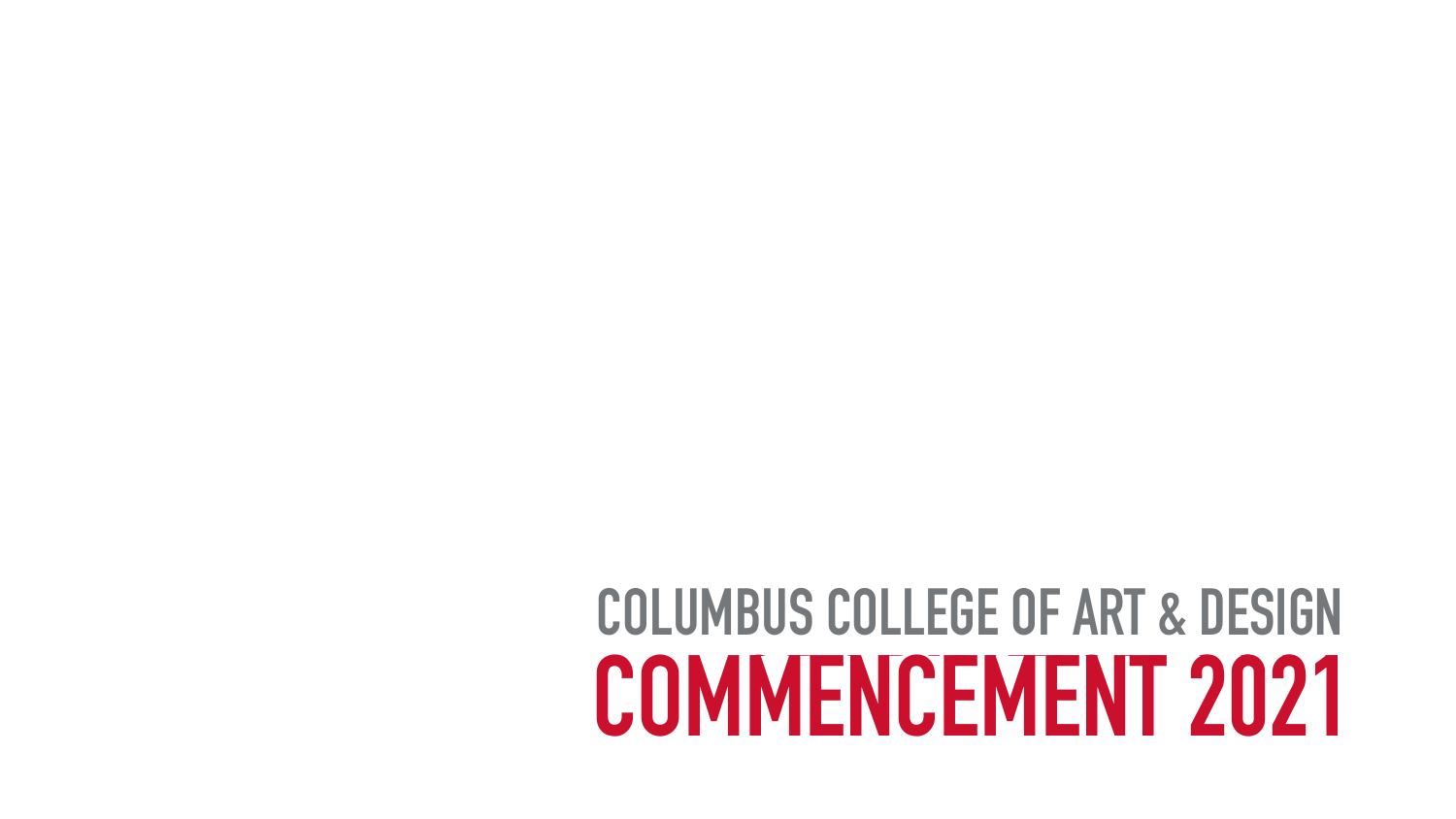### **SPEAKERS**

*The speakers for CCAD's virtual Commencement on May 15, 2021 are (listed in order of appearance):* 

**John C. Beeler, Board of Trustees, Chair Dr. Melanie Corn, President Maddison Wilson, Student Government Association, Past President The'Shima Craver, MFA Student Representative Ric Petry, CCAD Professor Emeritus**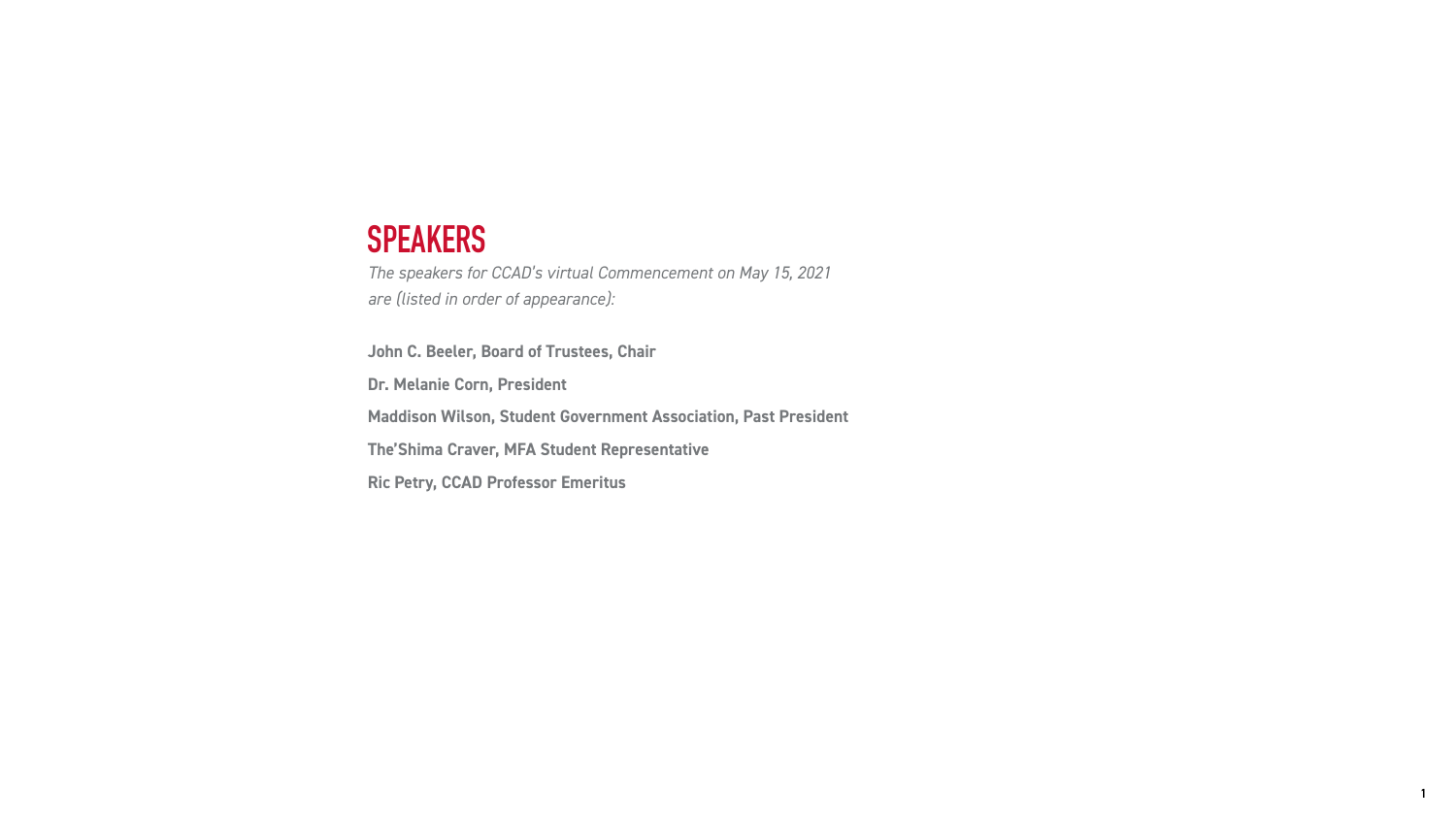## **CONTENTS**

| Message from the President          | 3 |  |
|-------------------------------------|---|--|
| <b>Honorary Doctorate Recipient</b> | 4 |  |
| <b>Student Speakers</b>             | 5 |  |
| Valedictorians                      |   |  |
| <b>Outstanding Seniors</b>          | 8 |  |
| 2021 Degree Recipients              |   |  |

|  |  |  | <b>Board of Trustees</b> |
|--|--|--|--------------------------|
|--|--|--|--------------------------|

- Senior Cabinet
- Academic Leadership
- Faculty
- The Academic Regalia
- Columbus College of Art & Design
- **22 23 23 24**
- **27 27**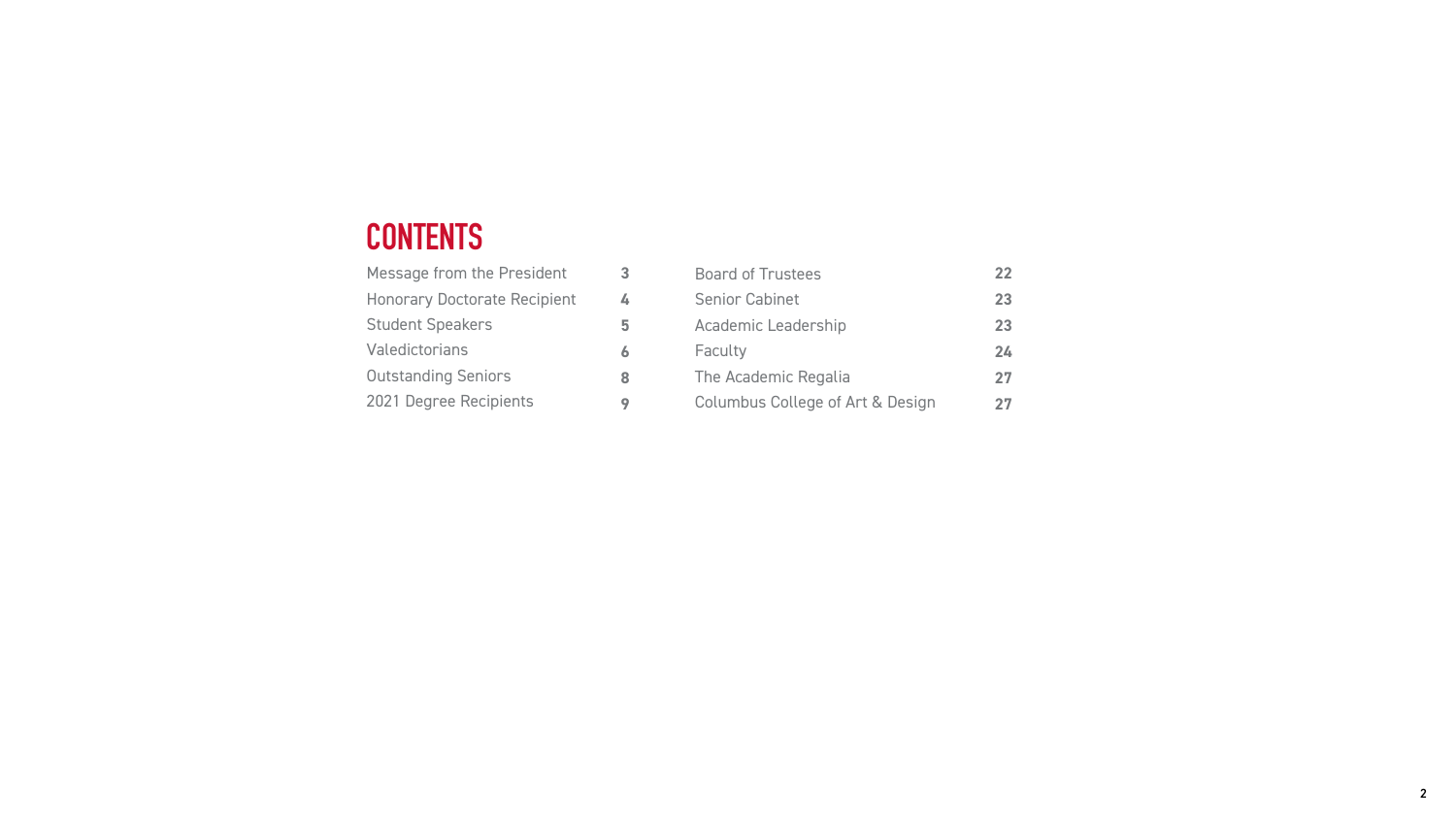## **MESSAGE FROM THE PRESIDENT**

### DR. MELANIE CORN

"You are the problem solvers. You are the seers. You see the opportunity and the possible. Your talent has been forged in the flames of pandemic adversity, and you have come out stronger, more ready to lead us all forward, out of the darkness, and into the light."

Dear Graduates,

This past year has certainly been filled with trials and tribulations, and I know that each of you has had to overcome innumerable challenges to reach the momentous occasion of your graduation.

Earlier this spring, I hit a pandemic wall. Around the same time, someone said to me, "We see what we seek," and it's been rattling around in my head since then. *We see what we seek.*

Class of 2021, I look forward to watching you burn bright as we begin a new Roaring Twenties. I say to you congratulations for all of your hard work and good luck with your next step. Thank you for sticking with us—at a safe distance. Thank you for your spirit, your resilience, your voices, and your vision. Thank you for being part of the CCAD family. Thank you for the gifts you're about to share and for the light you are about to provide to the world We need you now, more than ever.

I take the affirmation as something more than a flippant "look on the bright side," and I don't think it intends to ignore the harsh realities we've been living through. But, if we seek out the positive—the innovative and creative we will see more and more of it.

This is, after all, what creatives do. You are the problem solvers. You are the seers. You see the opportunity and the possible. Unlike your peers before you, your talent has been forged in the flames of pandemic adversity, and you have come out stronger, more ready to lead us all forward, out of the darkness, and into the light.

Will this be the easiest year to graduate from college? Certainly not. But, might it be the most rewarding? I believe so. There is no one I would rather see at the helm as we strike off into the uncertain waters of our post-pandemic future. There is no one better prepared to excel, to thrive, to lead our next cultural renaissance and revolution.

Warmest wishes,

Dr. Melanie Corn *President*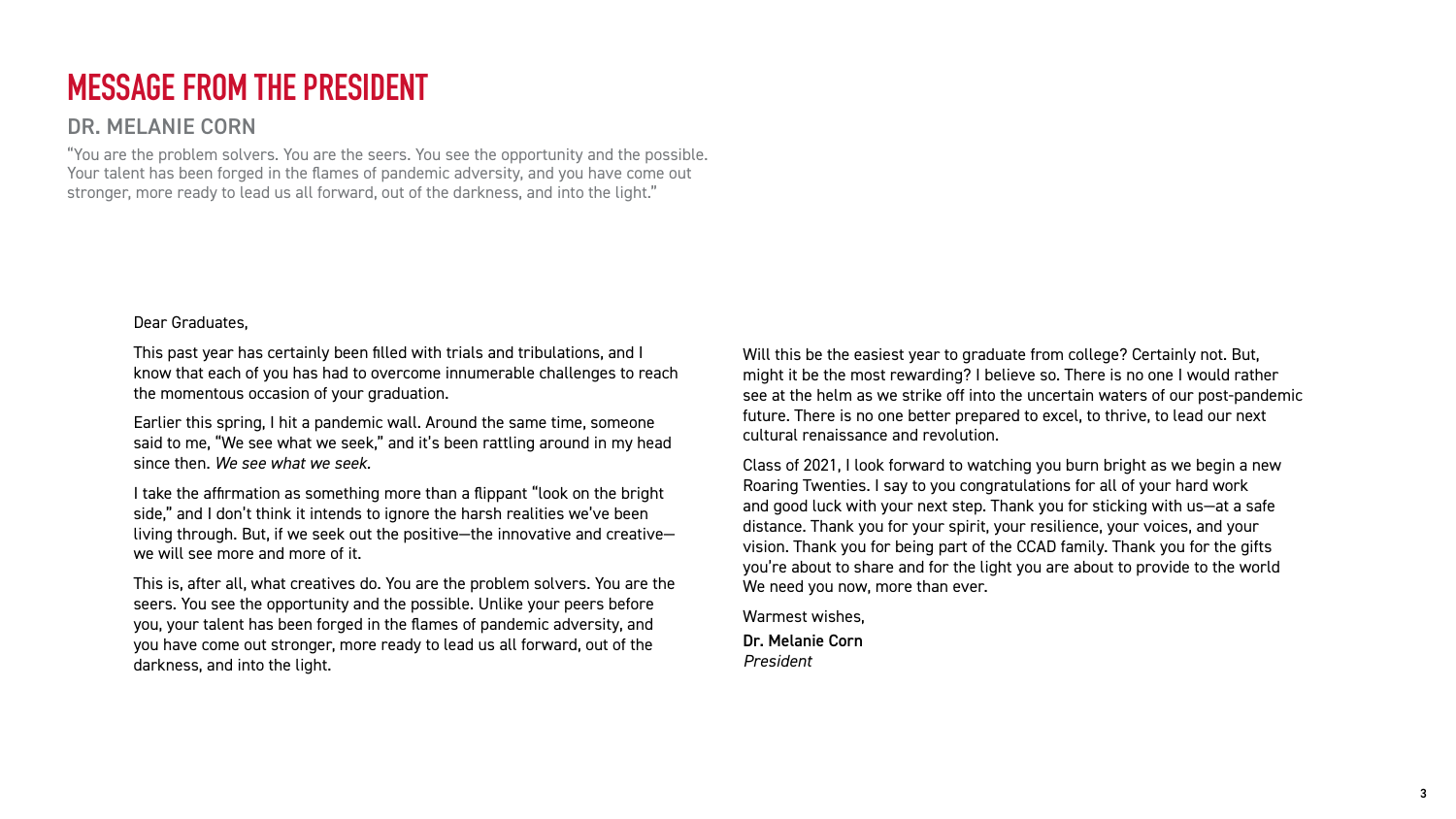## **HONORARY DOCTORATE RECIPIENT**

### Ric Petry **CCAD PROFESSOR EMERITUS**

Ric Petry began his career at Columbus College of Art & Design in 1981. In 2009, he led the establishment of the first graduate degree at the college, a multidisciplinary, project-based MFA, and became the Director of Graduate Studies. Prior to 2009, Petry served as dean of Media Studies for 10 years and was responsible for the photography, video, animation, and interactive arts areas. Petry was also a faculty member in the Photography program and its chair from 1992 to 1998.

Petry is the recipient of a National Endowment for the Arts Fellowship, three Ohio Arts Council Fellowships, and a Greater Columbus Arts Council Individual Artist Grant. His artmaking is broad in scope and media, including commercial and fine art photography, as well as film, performance, sculpture, and recently, collaborative production of video and animation integrated with dance performances. His artwork was part of *Dust: The Plates of the Present*, a photographic exhibition at the Centre Pompidou in Paris, where it was on view Oct. 21, 2020–March 22, 2021. His dance/performance videos, *19ChoreOVIDS*, created with his wife, dancer and choreographer Susan Van Pelt Petry, were exhibited at the Hybrid Arts Lab at The Ohio State University in February 2021 and at the Boulder Contemporary Dance Festival in April 2021.

Petry earned a Master of Fine Arts from the Tyler School of Art at Temple University, where he studied photography with William Larson, and a Bachelor of Arts from the University of Akron, where he majored in Philosophy and History of Science.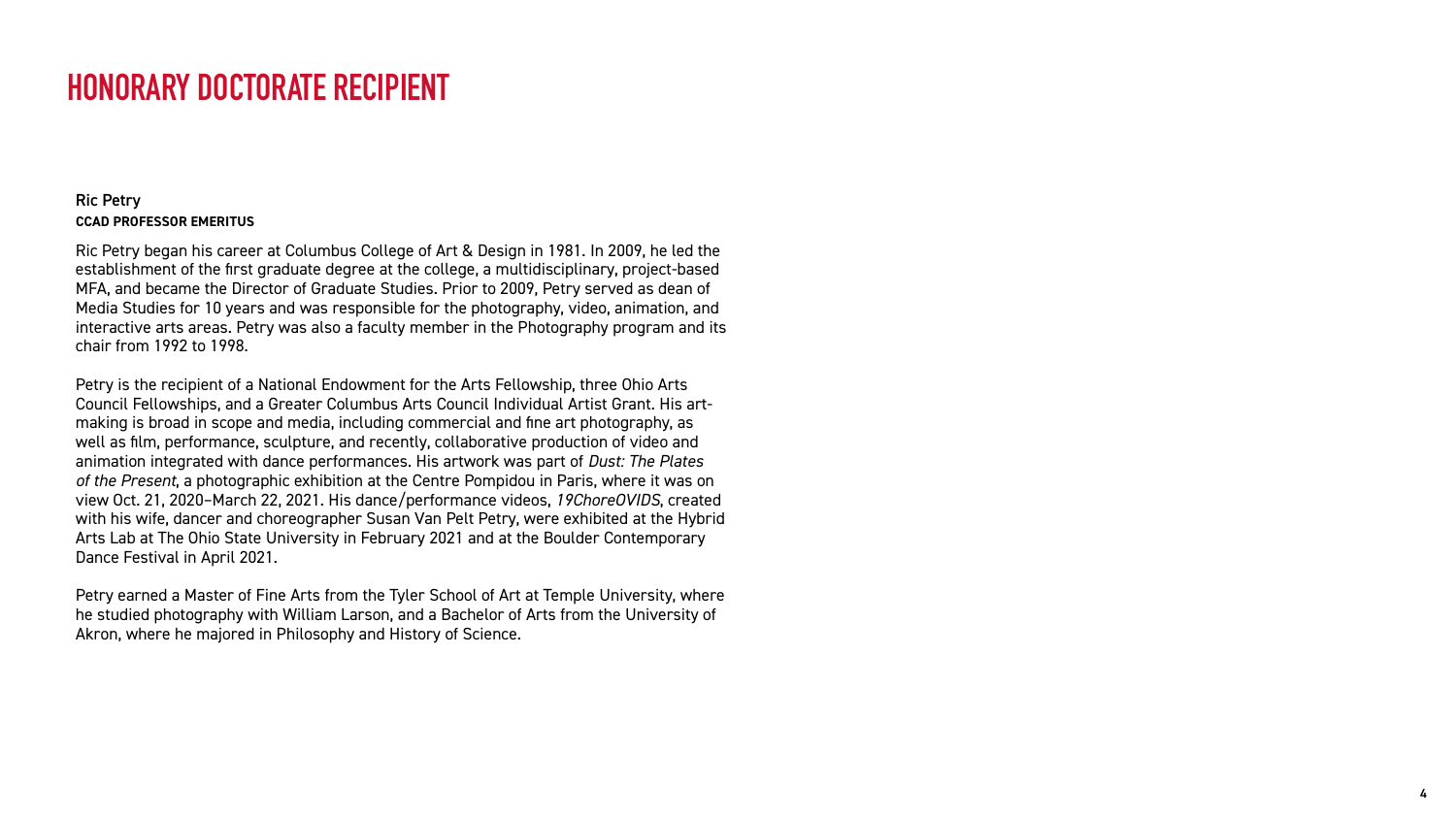### **STUDENT SPEAKERS**

### Maddison Wilson, *Student Government Association, Past President*

Maddison Wilson is an Advertising & Graphic Design major from Bluffton, Ohio. Her on-campus involvement includes working as a Resident Advisor in CCAD's residence halls, where she served as Lead Resident Advisor for her final two years, 2019–2021. Wilson's last year at CCAD also saw her serving as Student Government President.

Wilson said her favorite thing about CCAD is the many stories about the school and its long history as told through word-of-mouth, via the buildings' architecture, and in art installed throughout the campus.

Immediately post-graduation, Wilson plans to take a break and relax. Her long-term goal is to continue to be involved in community-building through art, be it through work in higher education/student affairs, or on a larger community scale.

### The'Shima Craver, *MFA Student Representative*

The'Shima Craver is an interdisciplinary artist based out of Dayton, Ohio. Her work explores the nowness of the Black experience and womanhood through poetry, material, performance, and painting. This combination of literature and art creates a narrative and a system on how to grapple with and address suffering simultaneously. Craver attended the Art Academy of Cincinnati for her undergrad degree, graduating with a bachelor's degree in Fine Arts and Illustration. After completing her degree she entered the field of teaching, primarily working with grade school children.

In 2019 she began CCAD's MFA program, with the goal of transitioning from teaching grade school to working in higher education and also pursuing her artistic practice. Craver thrives in implementing representation and diversity in the classroom, ultimately creating a learning environment that's inclusive to people of color.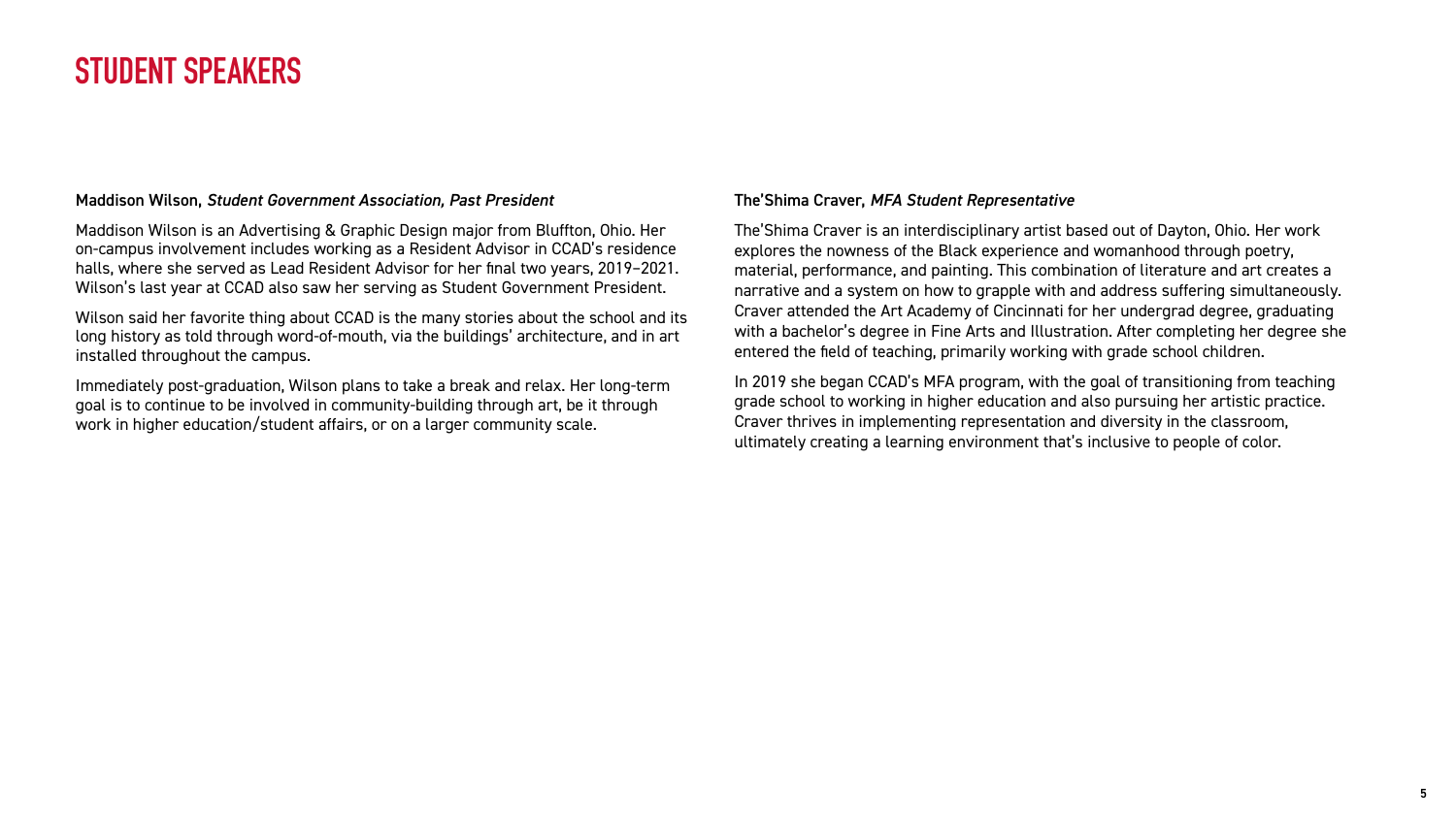## **VALEDICTORIANS**

*The Valedictorian is selected for having the highest grade point average. This year, there is a three-way tie among members of the Class of 2021 for this distinction.*

### Sarah Ann Bieber **FILM & VIDEO**

Born in Kansas and raised in Lancaster, Ohio, Sarah Bieber has always gravitated toward thinking outside of the box. At age nine, she became enchanted with filmmaking after seeing James Cameron's *Avatar* in theaters. Witnessing the endless possibilities one could create on screen instantly captured her heart. Filmmaking, especially directing, became her one passion, and she would often say her goal was to be the youngest director to win an Oscar.

Before her arrival at CCAD, Bieber didn't have many art classes available to her, so she would create independent video projects whenever she could. Now, when she's not making films, you can find Bieber painting, playing *Just Dance*, or learning something new.

Bieber has been a President's List honoree each of her semesters at CCAD. Her work ethic earned her the spot of being one of three valedictorians graduating in the spring of 2021 after just three years at CCAD. She has had multiple pieces shown in CCAD's *Chroma: Best of CCAD* showcase, her experimental video *POP* was featured in the *Young Hearts 9 Exhibition* at Sean Christopher Gallery, and she received a bronze Telly Award for her work on the music video *October* in 2020. Bieber also is President of CCAD's Film Collective.

After graduation, Bieber plans to continue improving her craft, working on freelance projects, and making a name for herself in a career she loves.

### Jesamie Houghtby **FASHION DESIGN**

Jesamie Houghtby grew up in Mount Gilead, Ohio. They have been creating ever since they could, making work ranging from drawing to musical arts to fashion design. Before they transferred to CCAD for Fashion Design, they were a Fine Arts major. They did not know that they would soon be exploring the lines between fashion and art, and learning that those lines did not have to be so rigid.

During their time at CCAD, Houghtby has developed their own unique style of fashion and has explored ways of pushing the boundaries of gender, sustainability, and function in fashion. As a result of being surrounded by death in their last two years of college and through the COVID-19 pandemic, they became interested in the death positive movement, which encourages people to talk more and create art about death. Their thesis collection, "Amelioration // Reclamation," is inspired by the movement.

Houghtby is thankful for the relationships that they formed at CCAD with students and staff alike, and even started the Deep Roots Plant Club with one of their friends. Houghtby's work has been shown at the Columbus Museum of Art, the Cloud City Multi-Media Bazaar, *The Dollhouse Magazine* fashion show, and they will be showing their line of 12 looks in Chicago Fashion Week. Post-graduation, they will be working as an Assistant Designer at Abercrombie & Fitch, and they hope to eventually attend graduate school to continue further exploring the lines between fashion and art.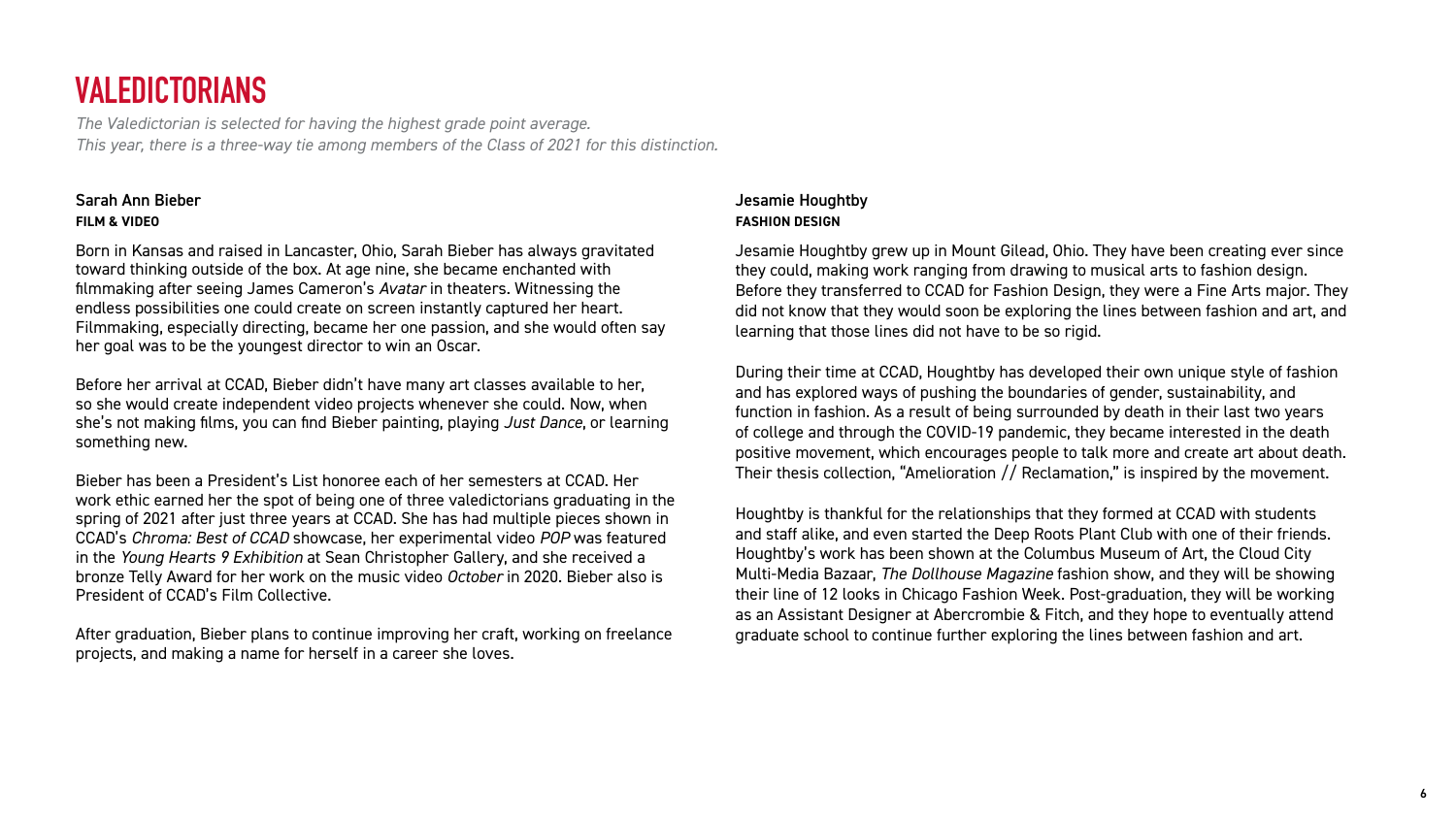## **VALEDICTORIANS**

*The Valedictorian is selected for having the highest grade point average. This year, there is a three-way tie among members of the Class of 2021 for that distinction.*

### Grace Warren **FASHION DESIGN**

Grace Warren is from Indianapolis, Indiana, and transferred to CCAD in 2018. From an early age, Warren developed an inclination toward art and a love of fashion, and earned an associate's degree in Fine Arts before transferring to CCAD. As she planned her move to CCAD, Warren knew she had to follow her passion for fashion design and decided to pursue this field of study.

As a student at CCAD, Warren has examined the different aspects of fashion design. She has thoroughly enjoyed developing her fashion design skills from conceptualizing; to intricately illustrating clothing; to the final, technical aspect of creating garments. Warren has been involved in *Chroma*, where she displayed a garment designed with a fellow peer, as well as collaborated on creating a lookbook for a local Columbus business. She also helped design a look for the CCAD Fashion Show inspired by Easton Town Center and developed using alternative materials. After graduation, Warren plans to seek a full-time position where she can use the skills she has acquired while at CCAD to continue growing as a fashion designer.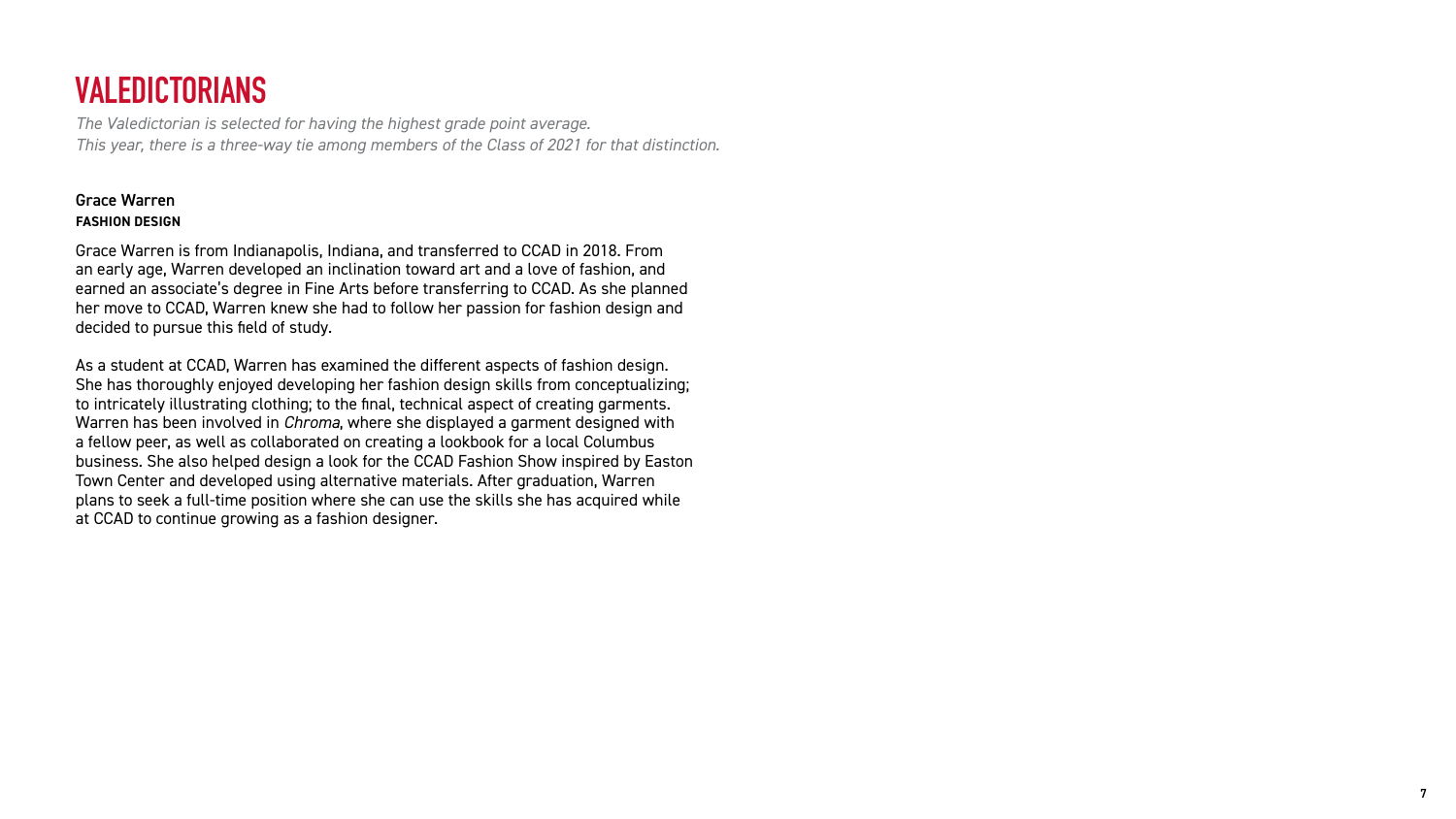### **OUTSTANDING SENIORS**

*Outstanding Seniors are selected by faculty or their academic and artistic accomplishments. Visit [ccad.edu/2021outstanding](http://ccad.edu/2021outstanding ) to read more about them.*

Fredi Bockover*°* **ADVERTISING & GRAPHIC DESIGN**

Taylor Gandy **ANIMATION**

Lexi Ramos **COMICS & NARRATIVE PRACTICE**

Eli Secrest **CONTEMPORARY CRAFTS**

Jesamie Houghtby **FASHION DESIGN**

Sarah Ann Bieber **FILM & VIDEO**

*° Also performing an original song at Commencement.*

Ji Woo Choi

**FINE ARTS**

Annalise Barber **ILLUSTRATION** 

Aaron Jeschke **INDUSTRIAL DESIGN**

Sophie Randall **INTERIOR ARCHITECTURE & DESIGN**

Adam Fakult **PHOTOGRAPHY**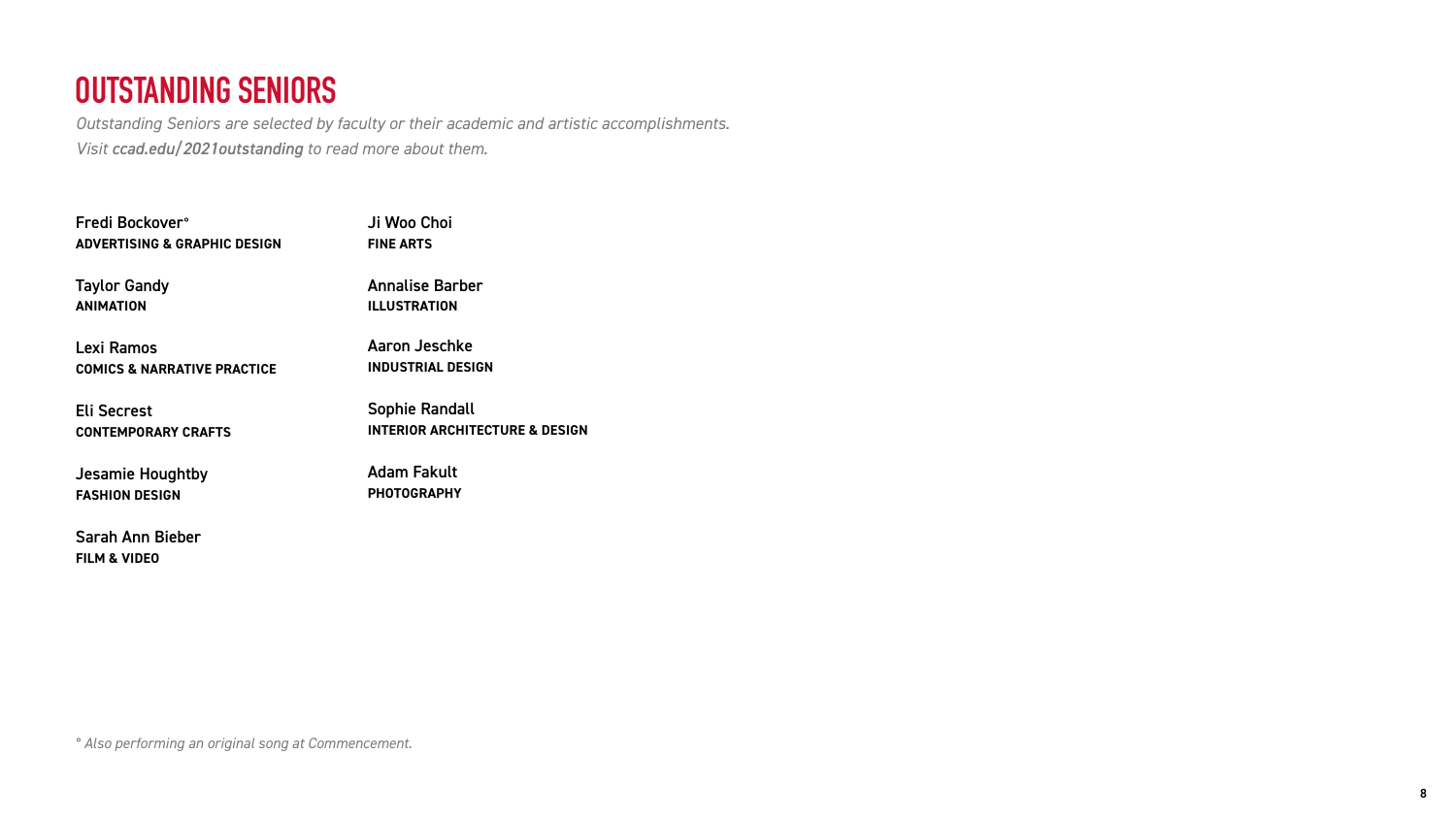## **2021 DEGREE RECIPIENTS**

*Please note: This is not an official list of graduates. Official degree status is in the permanent academic record maintained by the Registrar's Office.*

### **BACHELOR OF FINE ARTS**

### **MASTER OF FINE ARTS**

| <b>Advertising &amp; Graphic Design</b>                               | <b>ADVE</b> |
|-----------------------------------------------------------------------|-------------|
| Animation                                                             | <b>ANIM</b> |
| <b>Cinematic Arts</b>                                                 | <b>CINE</b> |
| <b>Comics &amp; Narrative Practice</b>                                | <b>COMC</b> |
| <b>Contemporary Crafts</b>                                            | <b>CRFT</b> |
| <b>Fashion Design</b>                                                 | <b>FASH</b> |
| Film & Video                                                          | <b>FILM</b> |
| <b>Fine Arts</b>                                                      | <b>FINE</b> |
| Illustration                                                          | <b>ILLU</b> |
| <b>Industrial Design</b>                                              | <b>IDUS</b> |
| Interior Architecture & Design                                        | <b>INTE</b> |
| <b>Interior Design</b>                                                | <b>INTE</b> |
| Photography                                                           | <b>PHOT</b> |
| Studio Art with an Emphasis in<br>the History of Art & Visual Culture | <b>ARTH</b> |

*+ Denotes December 2020 graduate*

- *++ Denotes August 2021 graduate*
- *\* Denotes summa cum laude (cumulative GPA of 3.8 or higher) \*\* Denotes magna cum laude (cumulative GPA of 3.6 to 3.79) \*\*\* Denotes cum laude* 
	- *(cumulative GPA of 3.4 to 3.59)*

Visual Arts New Projects VANP

*◊ Denotes Outstanding Senior*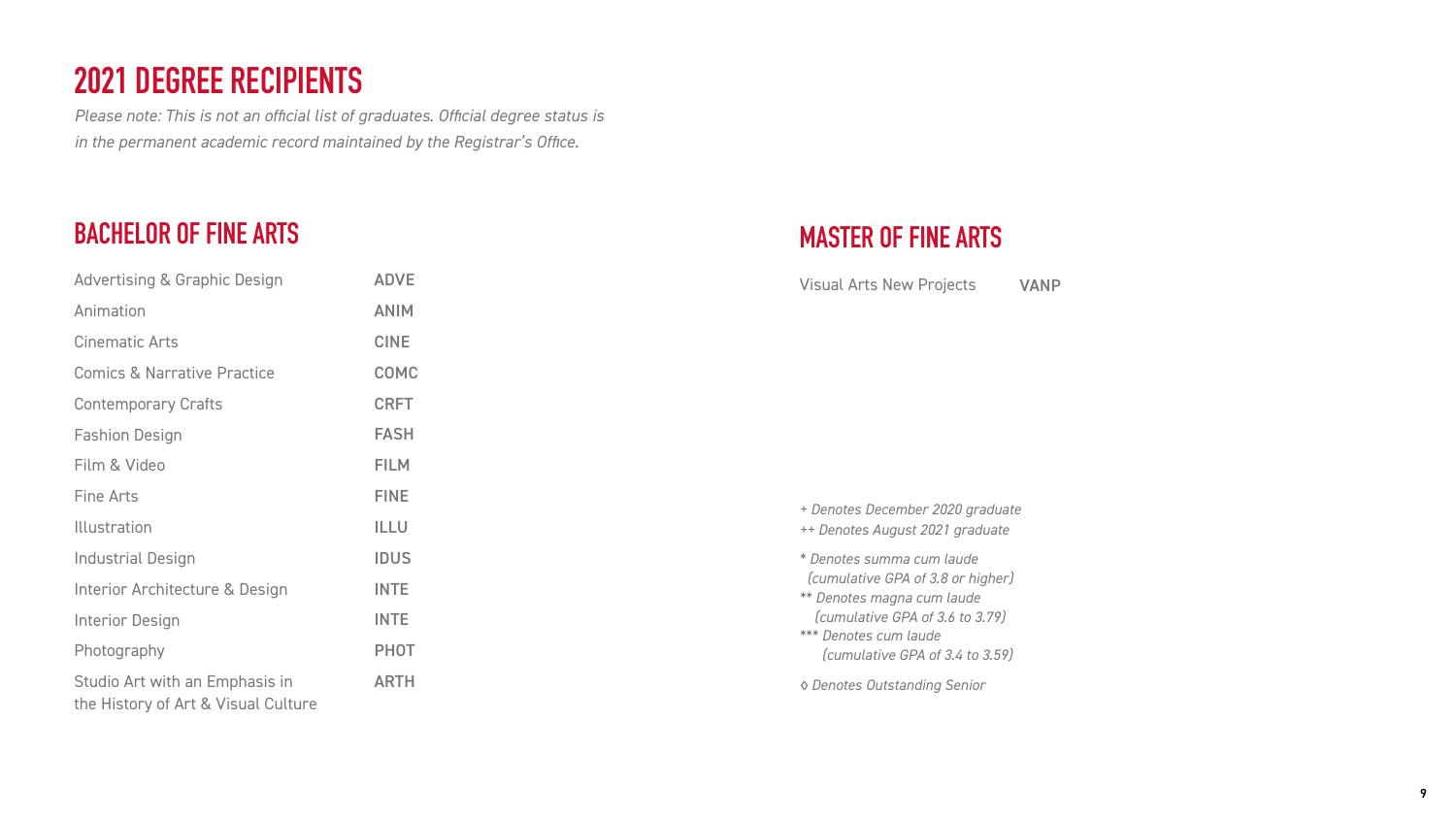| Name                           | Major       | Hometown         | <b>Name</b>               | Major       | Hometown                |
|--------------------------------|-------------|------------------|---------------------------|-------------|-------------------------|
| Payal Atulkumar Bhalani        | <b>VANP</b> | Bhavnagar, India | William Eugene Strickland | <b>VANP</b> | Columbus, OH            |
| The'Shima Ania Craver          | <b>VANP</b> | Dayton, OH       | Yu-Ya Su                  | <b>VANP</b> | Taichung, Taiwan        |
| Nicole Kristen Embree          | <b>VANP</b> | Columbus, OH     | Meredith Ann Swortwood    | <b>VANP</b> | Columbus, OH            |
| Keara Ryanne Henry             | <b>VANP</b> | West Liberty, OH | Jingying Zhao             | <b>VANP</b> | Wenzhou Zhejiang, China |
| Zander Wobst Jeney             | <b>VANP</b> | Boston, MA       |                           |             |                         |
| Marian Deborah Lerner          | <b>VANP</b> | Westerville, OH  |                           |             |                         |
| Yujia Li                       | <b>VANP</b> | Chengdu, China   |                           |             |                         |
| <b>Caroline Frances Manley</b> | <b>VANP</b> | Hudson, OH       |                           |             |                         |
| Lydia Callan Prakel            | <b>VANP</b> | Dublin, OH       |                           |             |                         |
| Benjamin Edgar Rader           | <b>VANP</b> | Easton, PA       |                           |             |                         |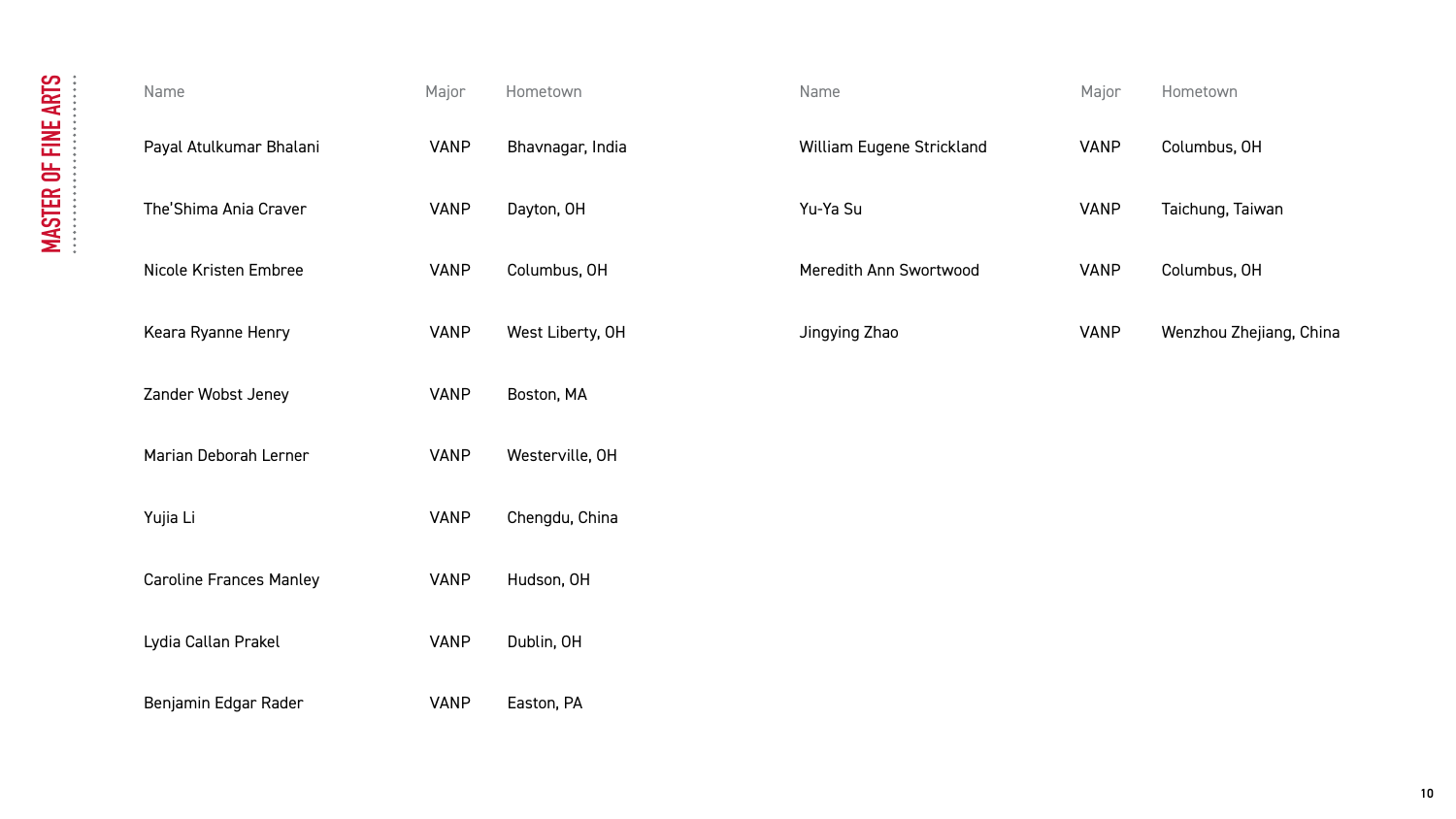| Name                            | Major       | Hometown            | Name                                 | Major                  | Hometown         |
|---------------------------------|-------------|---------------------|--------------------------------------|------------------------|------------------|
| Alexandra Rose Adelsberger      | ILLU        | London, OH          | Amanda Christine Atha***             | <b>ANIM</b>            | Cincinnati, OH   |
| Kaleb Thomas Akers*             | <b>PHOT</b> | Marion, OH          | Majed Khalil Badra+*                 | <b>COMC &amp; ILLU</b> | Columbus, OH     |
| Samaa Raad Al Bayati            | ADVE        | Columbus, OH        | Reagan Baker***                      | <b>COMC</b>            | Columbus, OH     |
| Yousef Sameer Alhaddad**        | <b>ANIM</b> | Qatif, Saudi Arabia | Kristin Michelle Bandy**             | <b>ILLU</b>            | Hilliard, OH     |
| <b>Hector Manuelle Alvarado</b> | ADVE        | Columbus, OH        | <b>Tyler Liam Baratz</b>             | <b>IDUS</b>            | Hollywood, FL    |
| Joseph Daniel Anderson*         | <b>ANIM</b> | Chesterland, OH     | Annalise Nicole Barber <sup>®*</sup> | <b>ILLU</b>            | Finneytown, OH   |
| Rina Marie Andreatta            | <b>FASH</b> | Boardman, OH        | Katherine Lynn Baxter+*              | <b>PHOT</b>            | Columbus, OH     |
| Kara Marie Aquila**             | ANIM        | Kirtland, OH        | Josephine Lynn Petry Baudendistel*** | <b>FASH</b>            | Farmersville, OH |
| Ari Kiran Arnone**              | <b>ANIM</b> | Columbus, OH        | Paul Joseph Beadles***               | <b>FINE</b>            | Hilliard, OH     |
| Adrienne Paige Ashbaugh         | <b>FILM</b> | Westerville, OH     | Brianna Paige Becaj+                 | <b>FASH</b>            | Cleveland, OH    |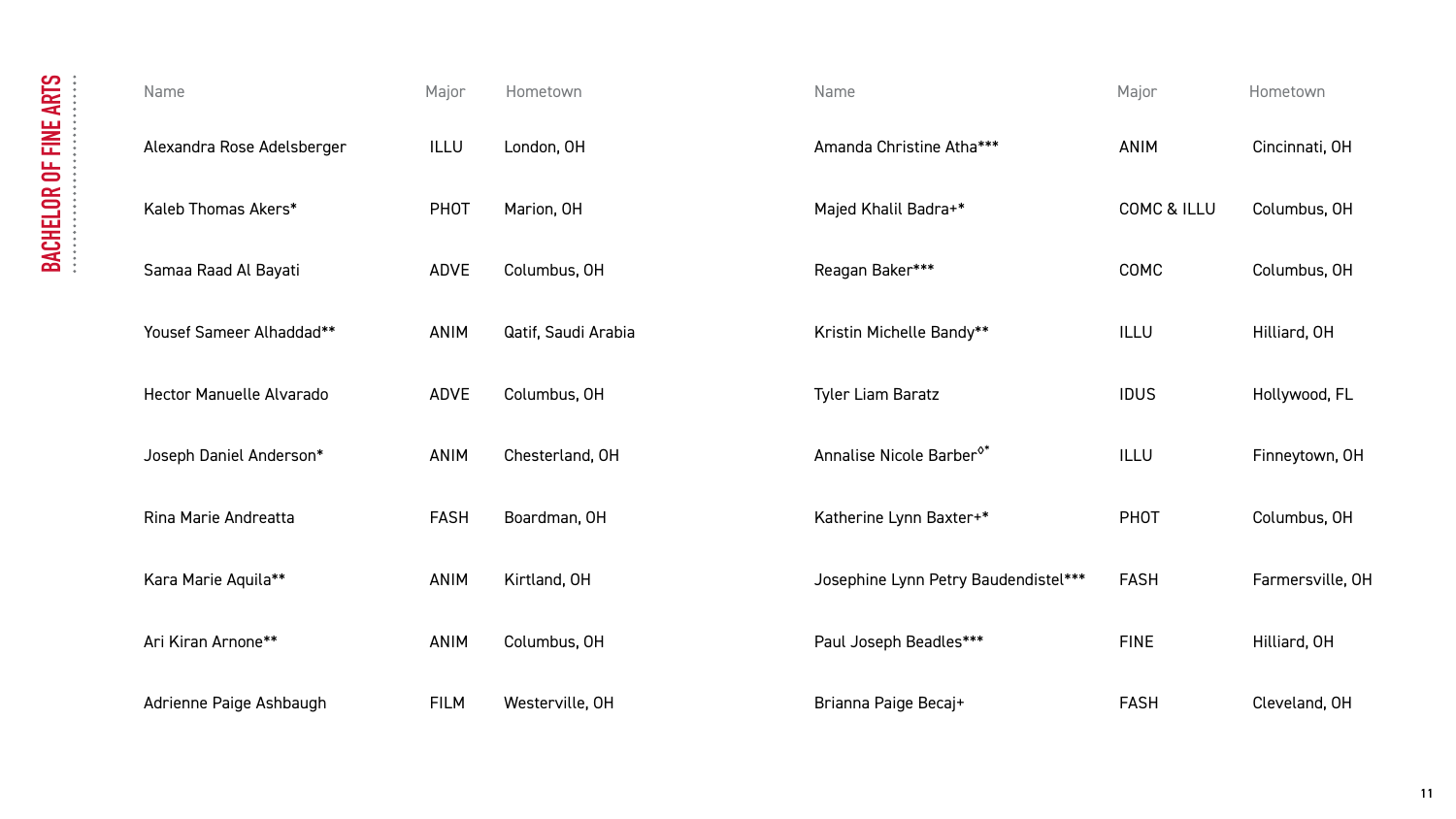| Name                                       | Major       | Hometown           | <b>Name</b>                  | Major       | Hometown           |
|--------------------------------------------|-------------|--------------------|------------------------------|-------------|--------------------|
| <b>Robert Connor Beebout+</b>              | <b>ANIM</b> | Johnstown, PA      | Arden Lyn Bolia+*            | <b>ANIM</b> | Lawrenceburg, IN   |
| Aaron Paul Bell**                          | ADVE        | Columbus, OH       | Alexandra Ruth Braughton     | <b>FASH</b> | Columbus, OH       |
| Kirsten Elizabeth Bergstrom                | <b>ANIM</b> | Hilliard, OH       | Eva Grace Brinkman-Sull      | <b>INTE</b> | Chagrin Falls, OH  |
| Sarah Ann Bieber <sup>®*</sup>             | <b>FILM</b> | Lancaster, OH      | Mason Bryce Bay Brown*       | <b>ANIM</b> | Nixa, MO           |
| Mackenzie Alexis Bigley+*                  | <b>ANIM</b> | Gibsonia, PA       | Nicole Ann Buchanan*         | <b>FINE</b> | Glouster, OH       |
| <b>Austin Charles Black*</b>               | <b>FILM</b> | Galloway, OH       | Alexa Caroline Buck**        | <b>ILLU</b> | Hershey, PA        |
| Amelia Chytry Blasio++                     | <b>CINE</b> | Pleasant Ridge, MI | Qiuru Cai***                 | <b>INTE</b> | Guangzhou, China   |
| Joseph Aaron Bloom+                        | <b>IDUS</b> | Cleveland, OH      | Zachary Denis Caldwell**     | <b>ILLU</b> | Waverly, OH        |
| Fredericka Michelle Bockover <sup>®*</sup> | ADVE        | Mount Vernon, OH   | Devin Gabriel Calem          | <b>ANIM</b> | Columbus, OH       |
| <b>Qeturah El'isa Bolden</b>               | <b>FINE</b> | Columbus, OH       | <b>Anthony Thomas Carona</b> | <b>ANIM</b> | West Wardsboro, VT |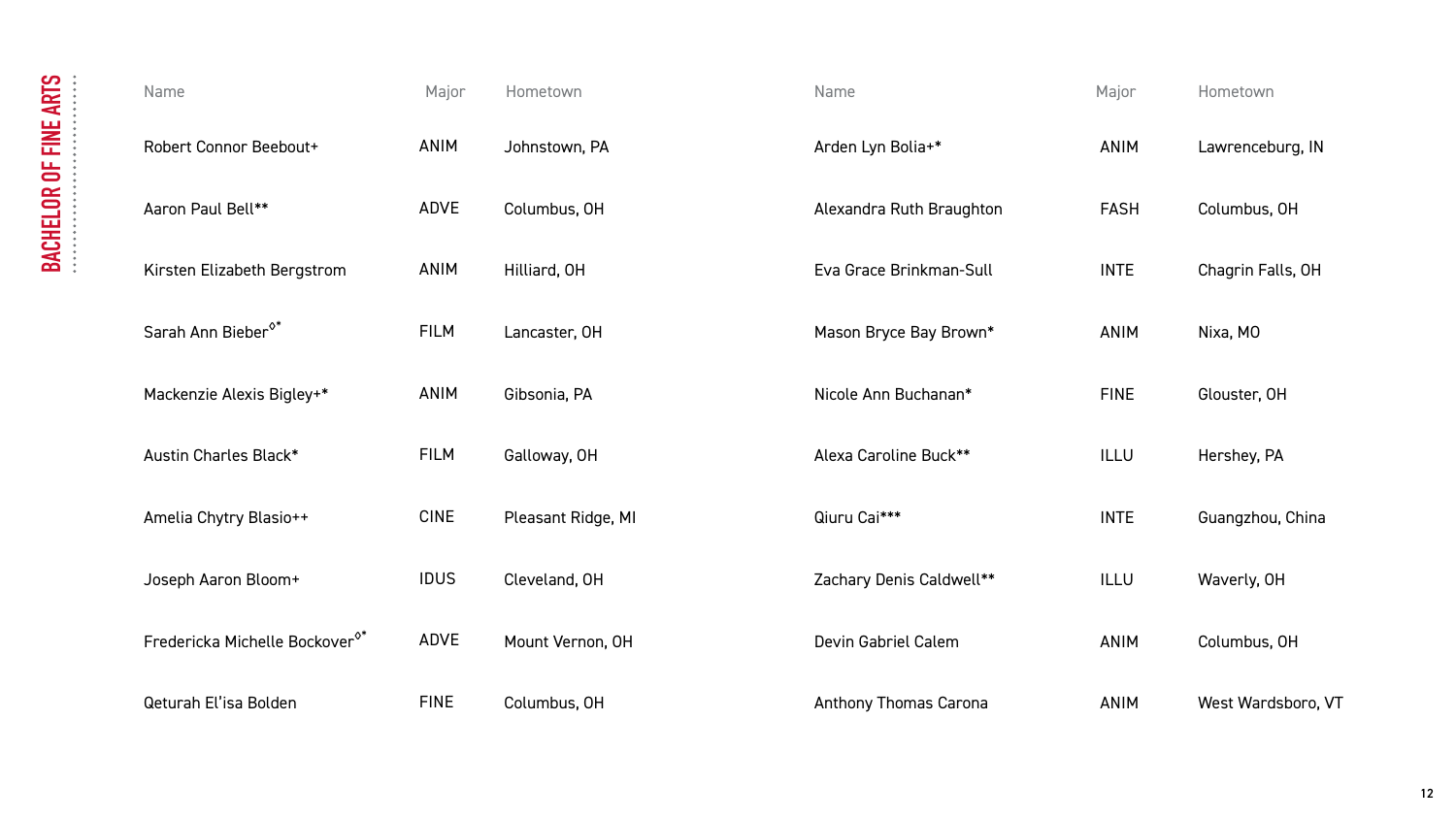| <b>Name</b>                  | Major       | Hometown           | <b>Name</b>                | Major       | Hometown             |
|------------------------------|-------------|--------------------|----------------------------|-------------|----------------------|
| Jayla Nakia Carson           | <b>FASH</b> | Columbus, OH       | <b>Sabre Marie Crow</b>    | <b>INTE</b> | Newark, OH           |
| Rebecca Joy Carter           | <b>PHOT</b> | Cincinnati, OH     | <b>Payton Ashley Curry</b> | <b>ILLU</b> | Pickerington, OH     |
| Alexandria O'Neal Casey**    | ILLU        | Pittsburgh, PA     | Joseph Stewart Cutler      | <b>ILLU</b> | Barboursville, WV    |
| Aspyn Makenna Chisesi+       | <b>ANIM</b> | Easton, PA         | Alexa Michele Dankworth*** | <b>ILLU</b> | Troy, OH             |
| Jiwoo Choi <sup>o*</sup>     | <b>FINE</b> | Seoul, South Korea | Jordan Marie Darling       | <b>ADVE</b> | Greenfield, OH       |
| Matthew David Cipolla+       | <b>ANIM</b> | Dayton, OH         | Annamae Louise Davis       | <b>ILLU</b> | Miamisburg, OH       |
| Lee Coleman***               | ILLU        | Columbus, OH       | Payton Nicole Davis+**     | <b>ILLU</b> | Auburn, IN           |
| <b>Elizabeth Grace Combs</b> | <b>ILLU</b> | Centerville, OH    | Emily Manami Day***        | <b>ANIM</b> | Canton, OH           |
| <b>Terra Justine Conrad</b>  | <b>FINE</b> | Columbus, OH       | <b>Jacob Aaron Dempsey</b> | <b>ADVE</b> | North Ridgeville, OH |
| Leah Catherine Conway+*      | <b>PHOT</b> | Groveport, OH      | Brenna Kaye Detwiler**     | <b>ILLU</b> | Frankfort, KY        |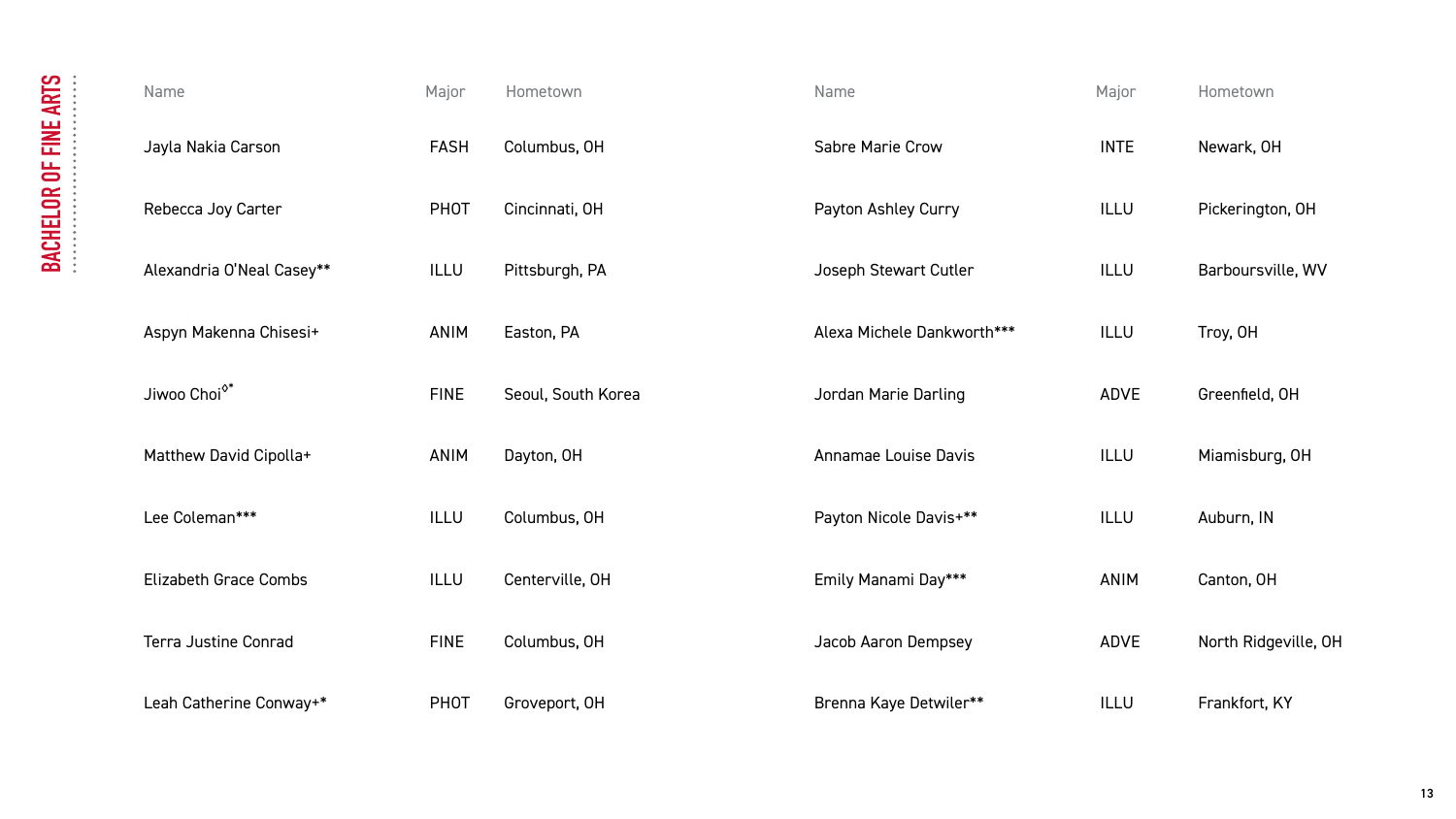| Name                               | Major       | Hometown             | <b>Name</b>                        | Major       | Hometown          |
|------------------------------------|-------------|----------------------|------------------------------------|-------------|-------------------|
| <b>Madison Lily Devine</b>         | <b>ANIM</b> | Winter Springs, FL   | Lakaya Nichelle Fearon             | <b>IDUS</b> | Worcester, MA     |
| Katherine D. Discher               | ILLU        | Geneva, IL           | Kaitlyn Brei Ferguson              | <b>PHOT</b> | Hilliard, OH      |
| Ammala Son Doeung                  | <b>FASH</b> | Columbus, OH         | Jackalyn Danielle Fleming*         | <b>COMC</b> | Leesburg, VA      |
| Benjamin Britton Durell***         | <b>COMC</b> | Bexley, OH           | <b>Andrew Thomas Frey</b>          | <b>COMC</b> | Cleveland, OH     |
| Brian Parker Durnil**              | <b>ANIM</b> | Schoolcraft, MI      | Fliff Gahris++                     | <b>ILLU</b> | Oxford, OH        |
| Michelle Ivanna Ellerman+*         | <b>ANIM</b> | Lancaster, OH        | Taylor Marie Gandy <sup>®*</sup>   | <b>ANIM</b> | Hamilton, NJ      |
| Matthew Kyle Erdmann***            | <b>IDUS</b> | Columbus, OH         | Ziyuan Gao++                       | <b>CINE</b> | Qingdao, China    |
| Anna J. Ernatt***                  | <b>ANIM</b> | Omaha, NE            | Jesús Emmanuel Garcia Santiago+*** | ADVE        | Villalba, PR      |
| Jennifer Lynn Facyson*             | <b>ANIM</b> | East Stroudsburg, PA | Karlee Alexis Gilliam*             | <b>PHOT</b> | Bellefontaine, OH |
| Adam Michael Fakult <sup>o**</sup> | PHOT        | Bucyrus, OH          | Nolan Gale Gleich**                | ADVE        | Columbus, OH      |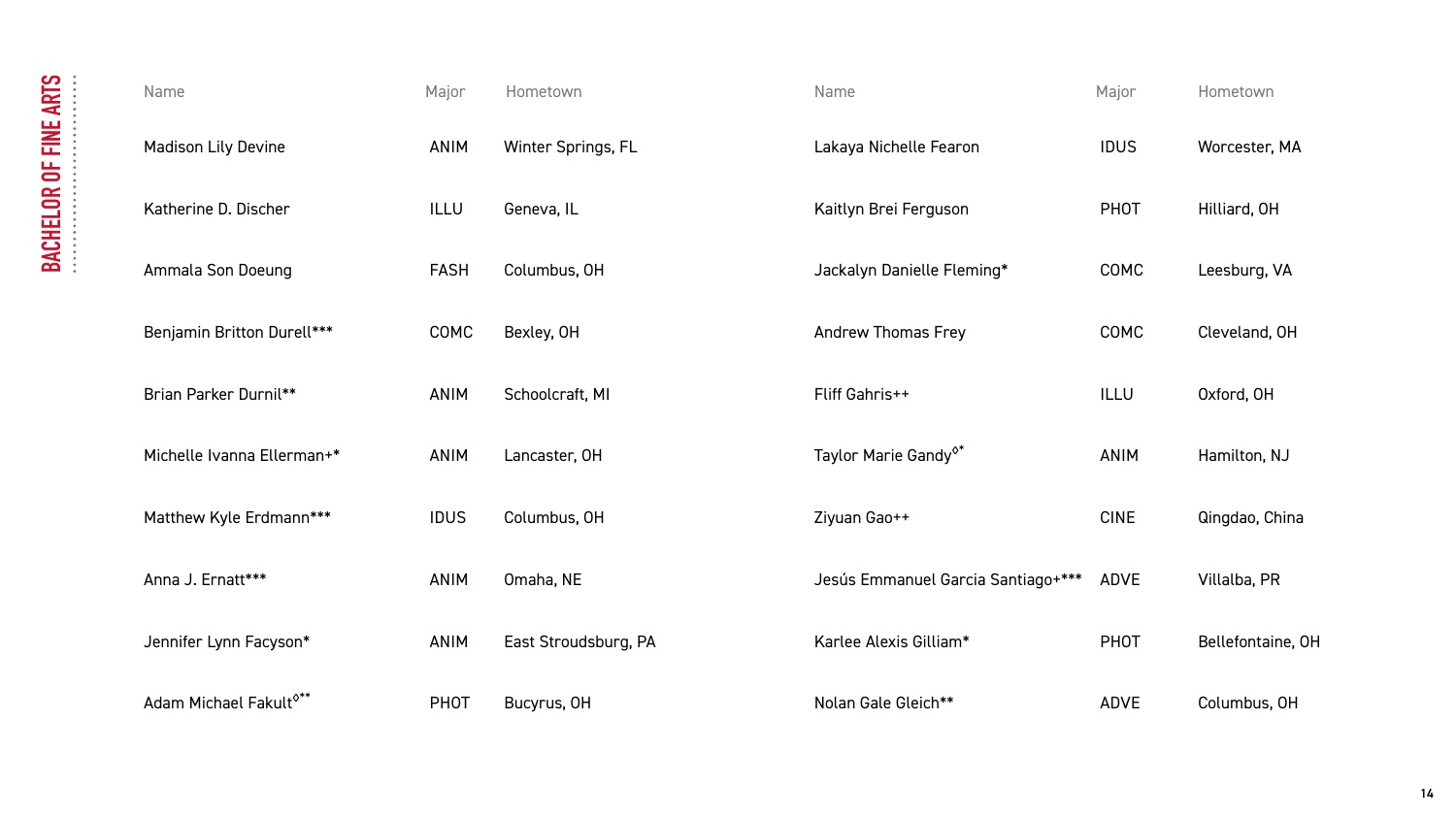| Name                        | Major       | Hometown             | Name                                | Major       | Hometown                     |
|-----------------------------|-------------|----------------------|-------------------------------------|-------------|------------------------------|
| Casey Lyn Goicoechea        | <b>ANIM</b> | East Stroudsburg, PA | <b>Cory Salina Harris</b>           | <b>FINE</b> | Springfield, IL              |
| Julia Saulė Goodman**       | <b>FINE</b> | Porte, IN            | <b>Spencer Curtiss Hawk+</b>        | <b>PHOT</b> | <b>Grandview Heights, OH</b> |
| Shada Anestagia Grant       | <b>PHOT</b> | Miami, FL            | Isabel April Henry***               | <b>ANIM</b> | Flossmoor, IL                |
| Claire Lia Gray+            | <b>ADVE</b> | Hilliard, OH         | Gadalah Dean Hensley+**             | <b>ANIM</b> | Huron, OH                    |
| Emily Elizabeth Graybill**  | <b>ILLU</b> | Skyesville, MD       | Alison Ray Hess**                   | ILLU        | Cincinnati, OH               |
| Reiko Jane Gresko+*         | <b>ANIM</b> | LaPorte, IN          | Alana Christine Hiser**             | <b>FINE</b> | Gahanna, OH                  |
| Angela Marie Guerra-Sapp*** | <b>ADVE</b> | Columbus, OH         | Andrew Raymond George Hohler+       | <b>IDUS</b> | Dayton, OH                   |
| Kayla Ann Guy**             | <b>INTE</b> | Johnstown, OH        | Jesamie Anne Houghtby <sup>®*</sup> | <b>FASH</b> | Mount Gilead, OH             |
| Charmaine Ann Haggerty***   | <b>ADVE</b> | Columbus, OH         | Lauren Elizabeth Houser***          | <b>COMC</b> | Ann Arbor, MI                |
| <b>Collin Oliver Hanson</b> | <b>PHOT</b> | Johnston, IA         | Sean Elijah Howard                  | <b>ANIM</b> | Plain City, OH               |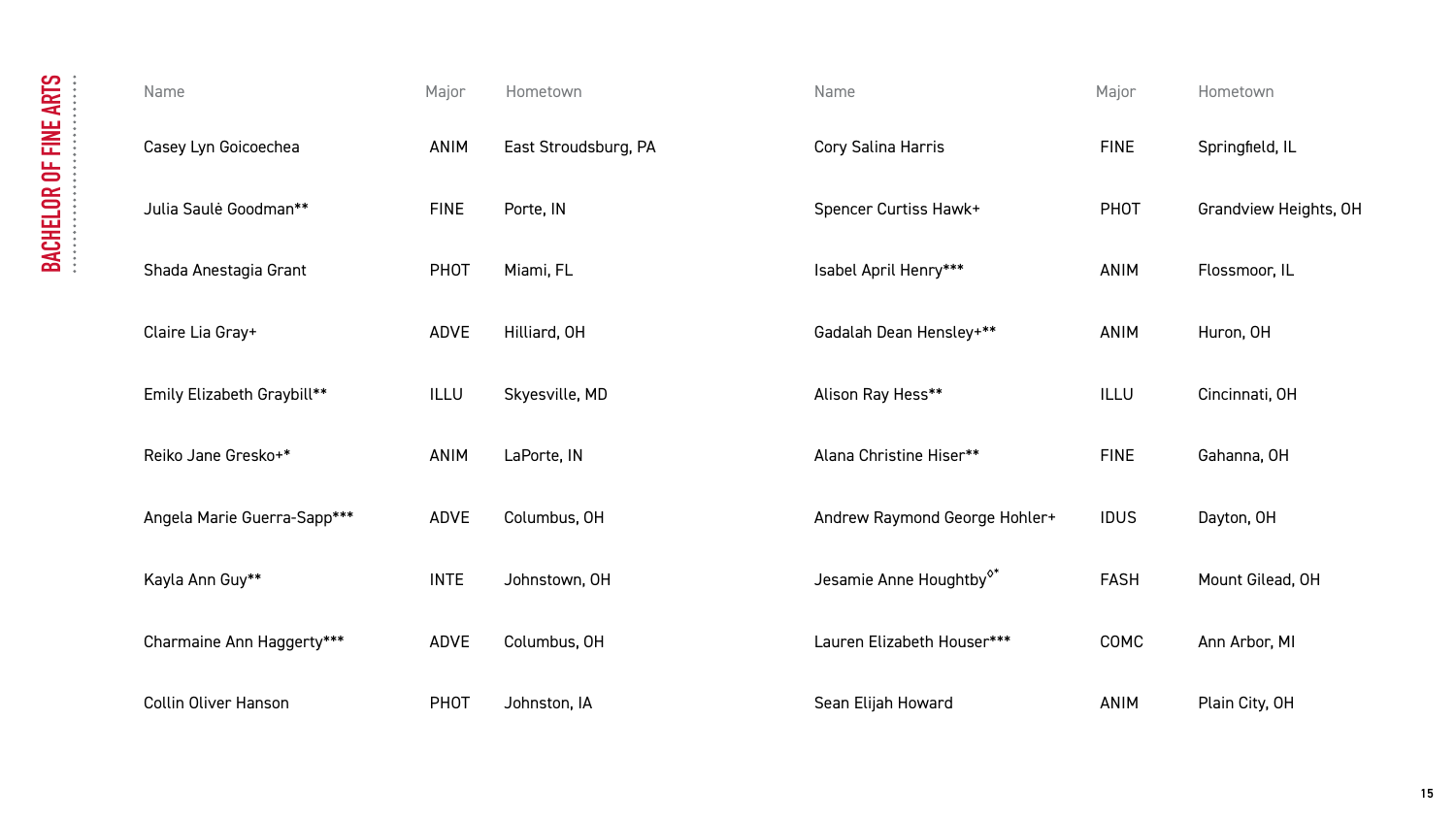| Name                                | Major       | Hometown         | Name                        | Major       | Hometown         |
|-------------------------------------|-------------|------------------|-----------------------------|-------------|------------------|
| Stephanie Lenora Hughes**           | <b>ANIM</b> | Columbus, OH     | <b>Brittany Renee Jones</b> | <b>ILLU</b> | North East, PA   |
| Marvin Javon Hutchins               | <b>FASH</b> | Houston, TX      | Alexandra Rose Keeney***    | <b>PHOT</b> | Macedonia, OH    |
| Taylor Rebekah Jackson+             | <b>ADVE</b> | Columbus, OH     | Emma Leigh Keller           | <b>ANIM</b> | Dublin, OH       |
| Makayla Mackenzie James             | <b>ANIM</b> | Youngstown, OH   | Drew Evelyn Kellogg+        | <b>FASH</b> | Lakewood, NY     |
| Lilian Aileen Janes*                | <b>ADVE</b> | Pickerington, OH | Claire Kathryn Kilbarger    | <b>PHOT</b> | Lancaster, OH    |
| Clara Elizabeth Jenkins*            | <b>ILLU</b> | Hagerstown, MD   | Skylar Zane Kinnison        | <b>ADVE</b> | Wellston, OH     |
| Angela Lee Jernigan                 | <b>FASH</b> | Columbus, OH     | Amanda Marie Kohlrieser**   | <b>ADVE</b> | Wapakoneta, OH   |
| Aaron Michael Jeschke <sup>®*</sup> | <b>IDUS</b> | Cincinnati, OH   | Alyssa Jane Korecky*        | <b>ILLU</b> | Aurora, OH       |
| Jenna Rielle Jewell**               | <b>ANIM</b> | Proctorville, OH | Samantha Marie Lassahn*     | <b>ANIM</b> | Pickerington, OH |
| Sydney Ann Jodon                    | <b>FINE</b> | Columbus, OH     | Catherine Rose Lastowka***  | <b>ANIM</b> | Brookhaven, PA   |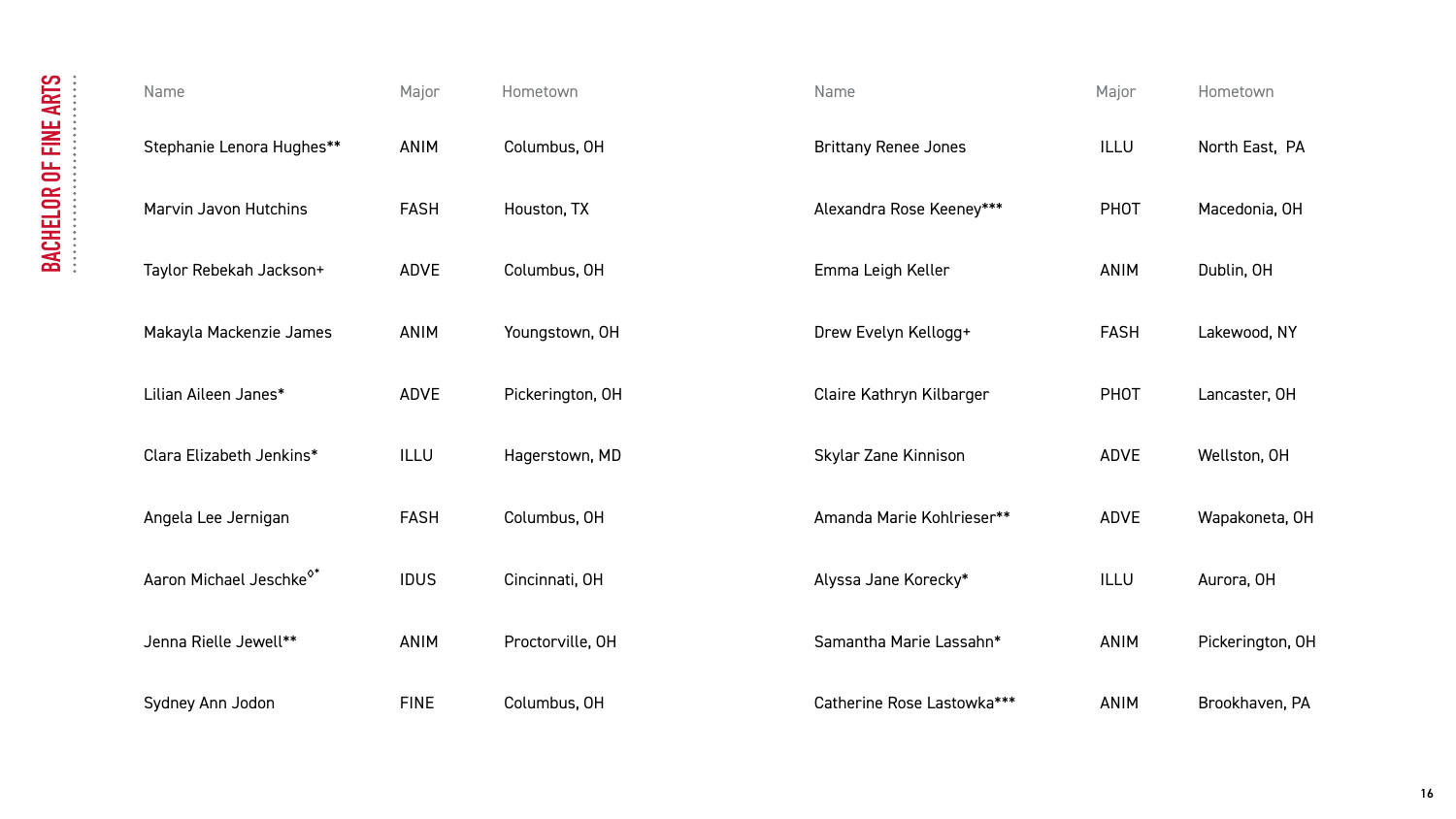| <b>Name</b>                             | Major       | Hometown                     | <b>Name</b>                | Major       | Hometown        |
|-----------------------------------------|-------------|------------------------------|----------------------------|-------------|-----------------|
| Ming In Lau**                           | <b>CRFT</b> | Hong Kong, China             | Dylan Patrick McBride**    | <b>ADVE</b> | Westerville, OH |
| Alexis Elaine Nicole Lepper***          | ANIM        | Lima, OH                     | Michaela Marie McKnight*   | ILLU        | Westerville, OH |
| Domonique Renee Lewis                   | <b>ANIM</b> | Perrysburg, OH               | Luke Riley McLaughlin      | <b>FILM</b> | Westerville, OH |
| Pinjie Li***                            | <b>IDUS</b> | Wenzhou Zhejiang, China      | Bethany Anne Mercer+       | <b>CINE</b> | Dresden, OH     |
| Shiyu Li***                             | <b>FASH</b> | Qingdao Shandong, China      | Mason Gregory Miller+      | <b>CINE</b> | Columbus, OH    |
| Michaela Manko-Vachtar**                | ILLU        | Cresco, PA                   | <b>Jade Marie Moles</b>    | <b>FINE</b> | Columbus, OH    |
| Leighanne Elizabeth Marcum*             | <b>FASH</b> | Springfield, OH              | <b>Cassie Summer Moore</b> | <b>ANIM</b> | Bainbridge, OH  |
| Joseph Daniel Marcus**                  | <b>ANIM</b> | Statesville, NC              | William L. Moore           | <b>IDUS</b> | Cincinnati, OH  |
| <b>Celeste Nicole Marple</b>            | <b>ILLU</b> | Wheeling, WV                 | Madison Takara Moroi*      | <b>ADVE</b> | New Albany, OH  |
| Akilah-Marie Yaa Asantewa Marshall FASH |             | <b>Cleveland Heights, OH</b> | Alyssa Leigh Morris*       | <b>FILM</b> | Dayton, OH      |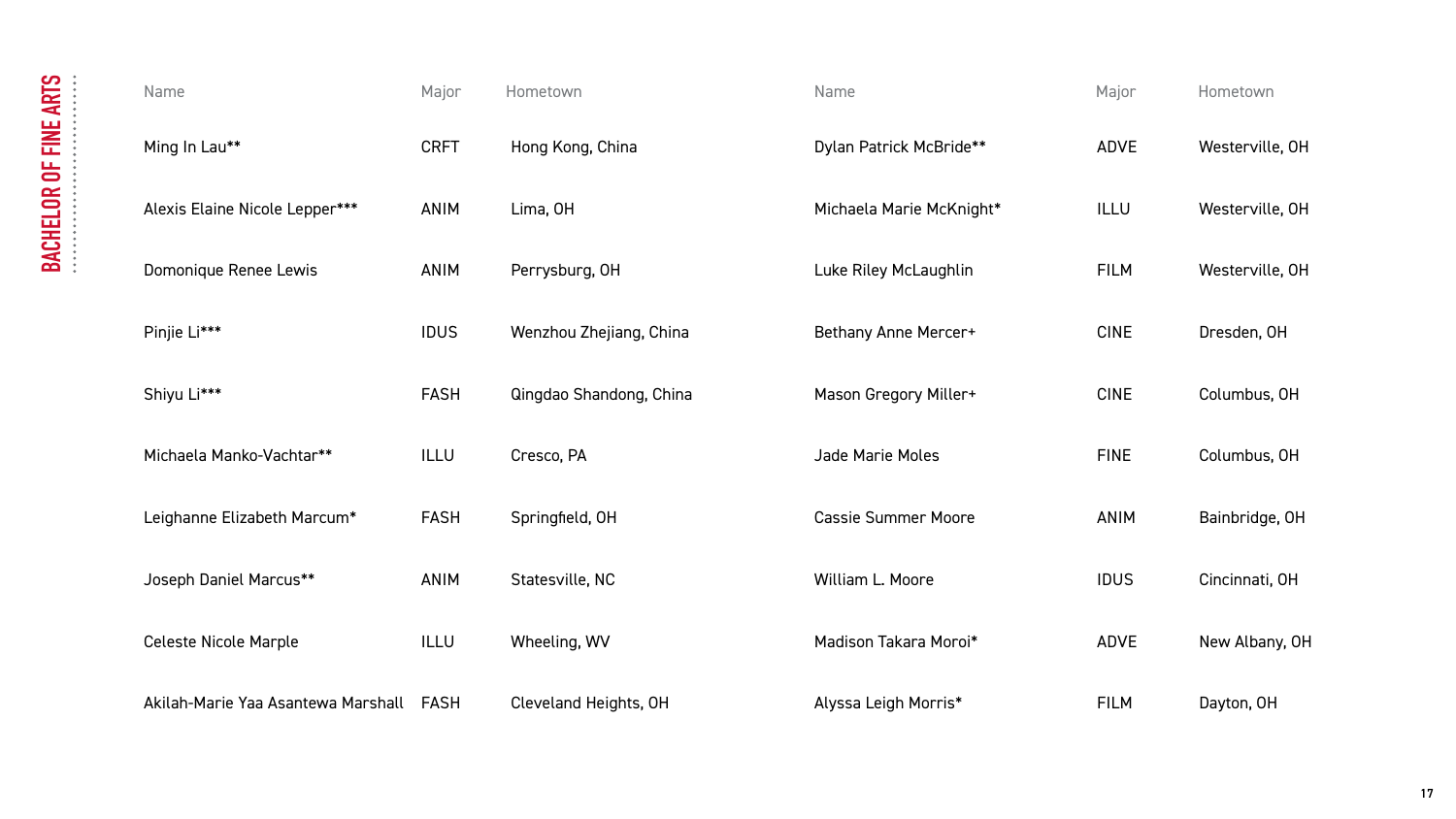| Name                          | Major       | Hometown         | Name                                | Major       | Hometown         |
|-------------------------------|-------------|------------------|-------------------------------------|-------------|------------------|
| Hailey Makenna Mulholland***  | <b>COMC</b> | West Chester, OH | Sarah Elizabeth Powell**            | <b>ADVE</b> | Glenford, OH     |
| Devin Michael North           | ADVE        | Pickerington, OH | Daniel Joseph Prendergast           | <b>ADVE</b> | Mansfield, OH    |
| Sydney Elizabeth Olsavsky     | <b>PHOT</b> | Youngstown, OH   | Kathleen Graham Price               | <b>IDUS</b> | Columbus, OH     |
| Alexis Ann Onega              | <b>INTE</b> | Gahanna, OH      | Lexi Jane Ramos <sup>8*</sup>       | <b>COMC</b> | Cortland, OH     |
| Katie Jane Ooten**            | ADVE        | Grove City, OH   | Sophie Glenn Randall <sup>0**</sup> | <b>INTE</b> | Kent, CT         |
| <b>Lillith Rhaine Parsons</b> | <b>ANIM</b> | Tipp City, OH    | Macie Elizabeth Rhoads***           | <b>PHOT</b> | Grove City, OH   |
| Abigail L. Partridge          | <b>FINE</b> | Columbus, OH     | Brooke Lynn Ripley*                 | <b>FINE</b> | Convoy, OH       |
| Laura Elizabeth Pendl+***     | <b>COMC</b> | Hinsdale, IL     | Brooke Elizabeth Robertson***       | <b>FASH</b> | Fairfield, OH    |
| Dylan Scott Phipps*           | <b>PHOT</b> | Kettering, OH    | Alexis Nicole Rongo                 | <b>ANIM</b> | Pickerington, OH |
| Sydney Marie Pliska*          | <b>CRFT</b> | Hilliard, OH     | Arianna Mckenzie Ross               | <b>ADVE</b> | Columbus, OH     |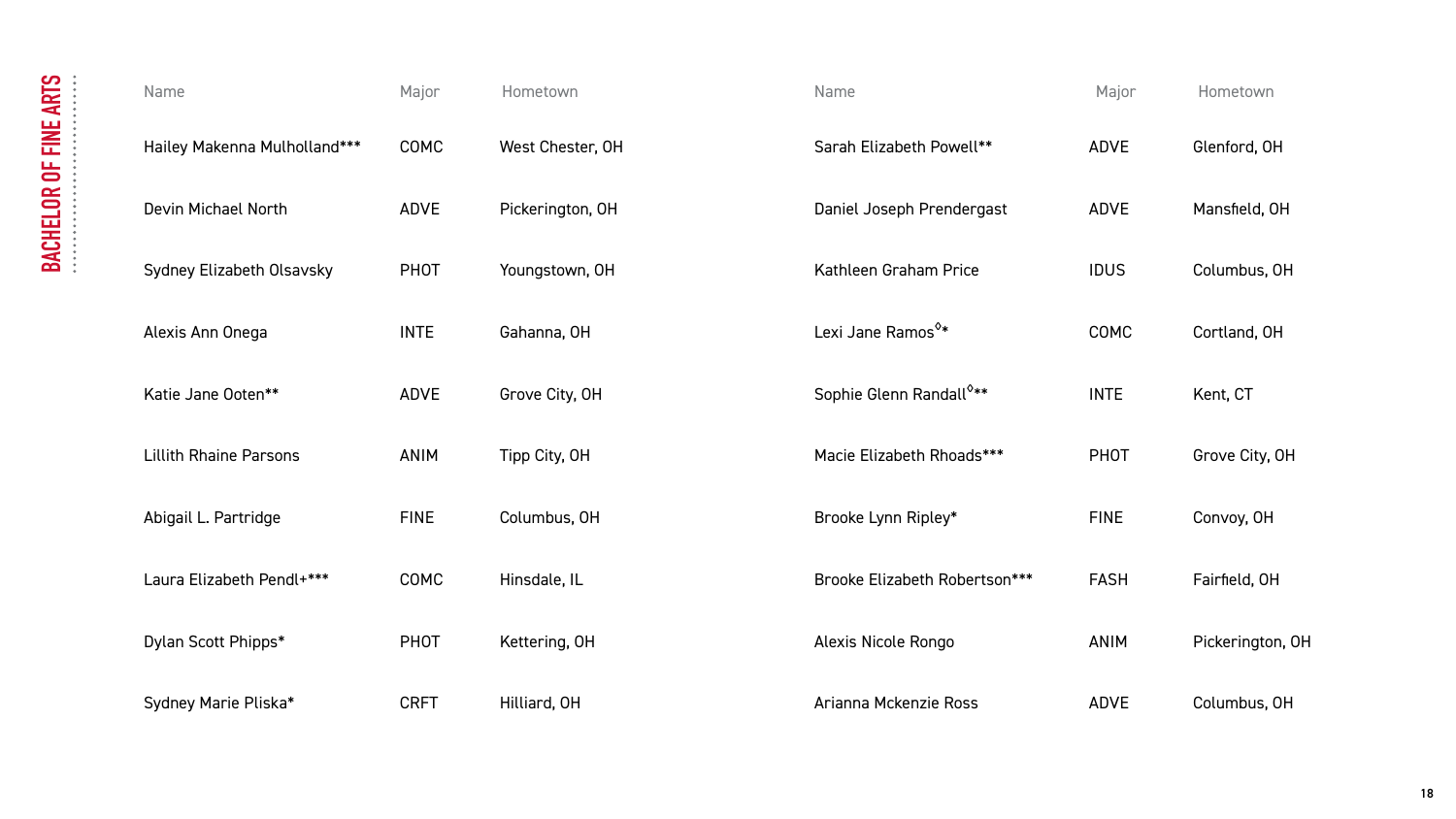| <b>Name</b>                   | Major       | Hometown          | <b>Name</b>                            | Major       | Hometown           |
|-------------------------------|-------------|-------------------|----------------------------------------|-------------|--------------------|
| Kaitlynn Ann Rossi            | <b>ILLU</b> | Southington, CT   | Koraya Mona Scott***                   | <b>PHOT</b> | Columbus, OH       |
| Khiarah Lorell Ruiz-Rodriguez | COMC        | Mayaguez, PR      | Mia Kathryn Settembrine                | <b>PHOT</b> | Pittsburgh, PA     |
| Lucas Scott Rychener***       | <b>IDUS</b> | Wauseon, OH       | Elijah Singer Secrest <sup>o</sup> +** | <b>CRFT</b> | Columbus, OH       |
| Miku Saeki                    | <b>CRFT</b> | Tokyo, Japan      | Joel Michel Severe+                    | <b>ADVE</b> | Pataskala, OH      |
| Jovaughn Paul Salaam          | <b>FASH</b> | Dayton, OH        | Sarah Nicole Seymour                   | <b>ADVE</b> | Pickerington, OH   |
| Joseph Anthony Samson         | <b>INTE</b> | Chagrin Falls, OH | Samantha Rachael Shainoff*             | <b>ILLU</b> | Mogadore, OH       |
| Jason Samuel Sansavera        | <b>ANIM</b> | Mentor, OH        | Gabriella Elaine Sharp*                | <b>ANIM</b> | Ashburn, VA        |
| Anwesha Sarkar                | <b>FASH</b> | Kolkata, India    | Savanna Rose Sheer**                   | <b>ILLU</b> | Garrettsville, OH  |
| Taylor Nicole Scalzo+**       | <b>ADVE</b> | Columbus, OH      | Madelyn Marie Simonton-Straight        | <b>PHOT</b> | Springfield, OH    |
| Matthew Herald Schafer+       | ANIM        | Columbus, OH      | <b>Emily Dawn Sirota**</b>             | ADVE        | East Palestine, OH |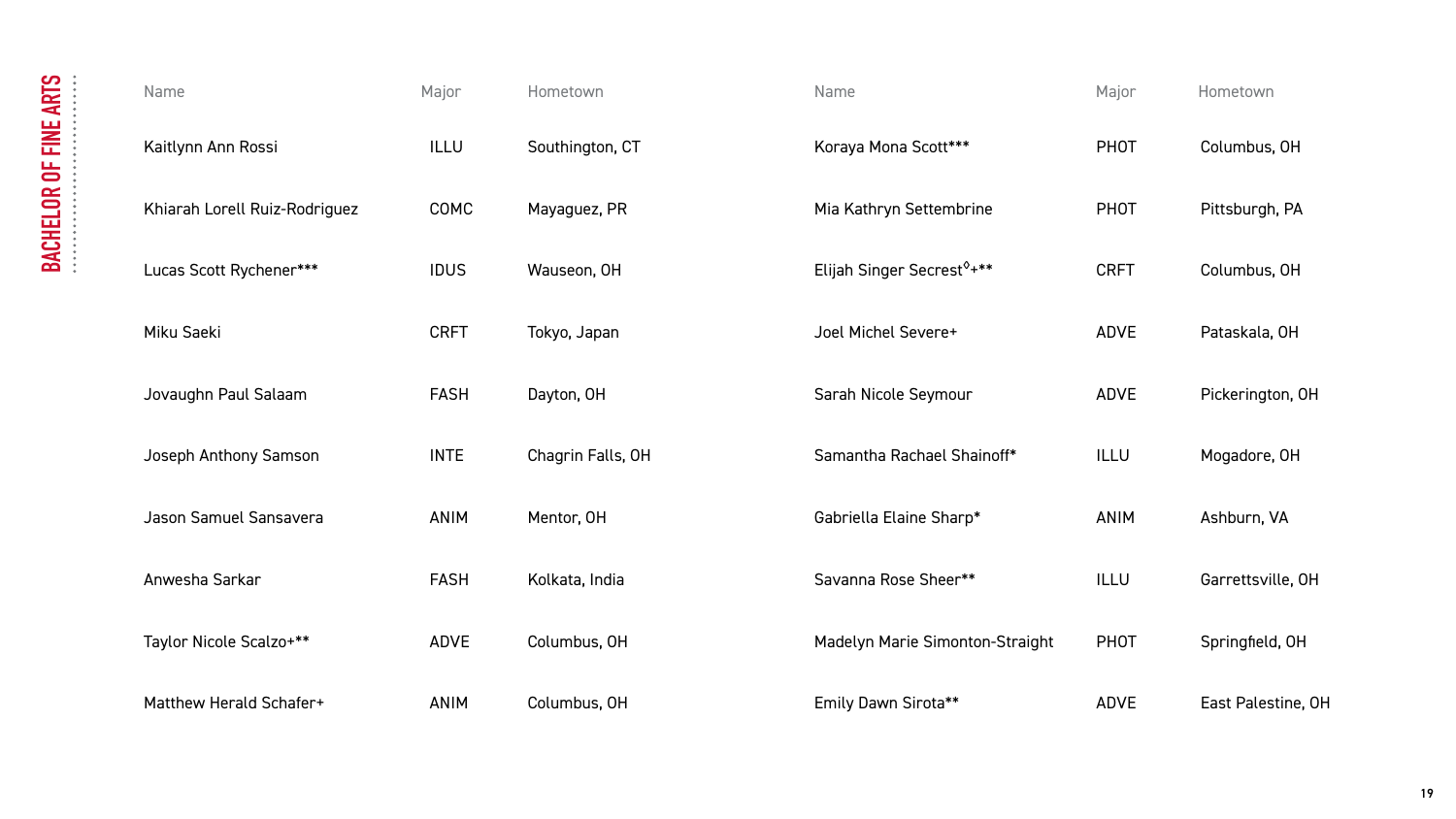| Name                           | Major       | Hometown       | Name                       | Major       | Hometown           |
|--------------------------------|-------------|----------------|----------------------------|-------------|--------------------|
| Emma Leigh Snyder              | ADVE        | Lancaster, OH  | Grace Isabella Thorsen     | <b>ANIM</b> | Xenia, OH          |
| Kasee Amayha Snyder***         | <b>ILLU</b> | Delaware, OH   | Monique Milanez Tondato**  | <b>ILLU</b> | Brighton, MI       |
| Emma Estelle Stephens*         | ADVE        | Louisville, KY | Damonte Xavier Torian      | <b>ANIM</b> | Cleveland, OH      |
| <b>Emily Eileen Stephenson</b> | <b>CRFT</b> | Bexley, OH     | Kelly Ann Torz             | ILLU        | North Muskegon, MI |
| Amber Elizabeth Struble*       | <b>ANIM</b> | Midland, TX    | Malik Daqwan Upshur**      | <b>ILLU</b> | Blacklick, OH      |
| Domonic Dante Susi*            | <b>FASH</b> | Howard, OH     | Alina Rosemarie Valenzuela | <b>FINE</b> | Port Saint Joe, FL |
| Myles Christopher Tanner+      | ADVE        | Dayton, OH     | Madison Joy Van Buren+***  | <b>FILM</b> | North Canton, OH   |
| <b>Bishop McGwire Taylor</b>   | <b>ANIM</b> | Hillsboro, OH  | Odessa Kay Van Hooser      | <b>ANIM</b> | Chillicothe, OH    |
| Ryder Owen Teach**             | <b>FASH</b> | Urbana, OH     | Joanna Maria Vigil-Coello  | <b>ILLU</b> | Rockville, MD      |
| <b>Shelby Gwyn Thomas</b>      | ADVE        | Struthers, OH  | Cami Louise Vollmer**      | <b>ILLU</b> | Franklin, TN       |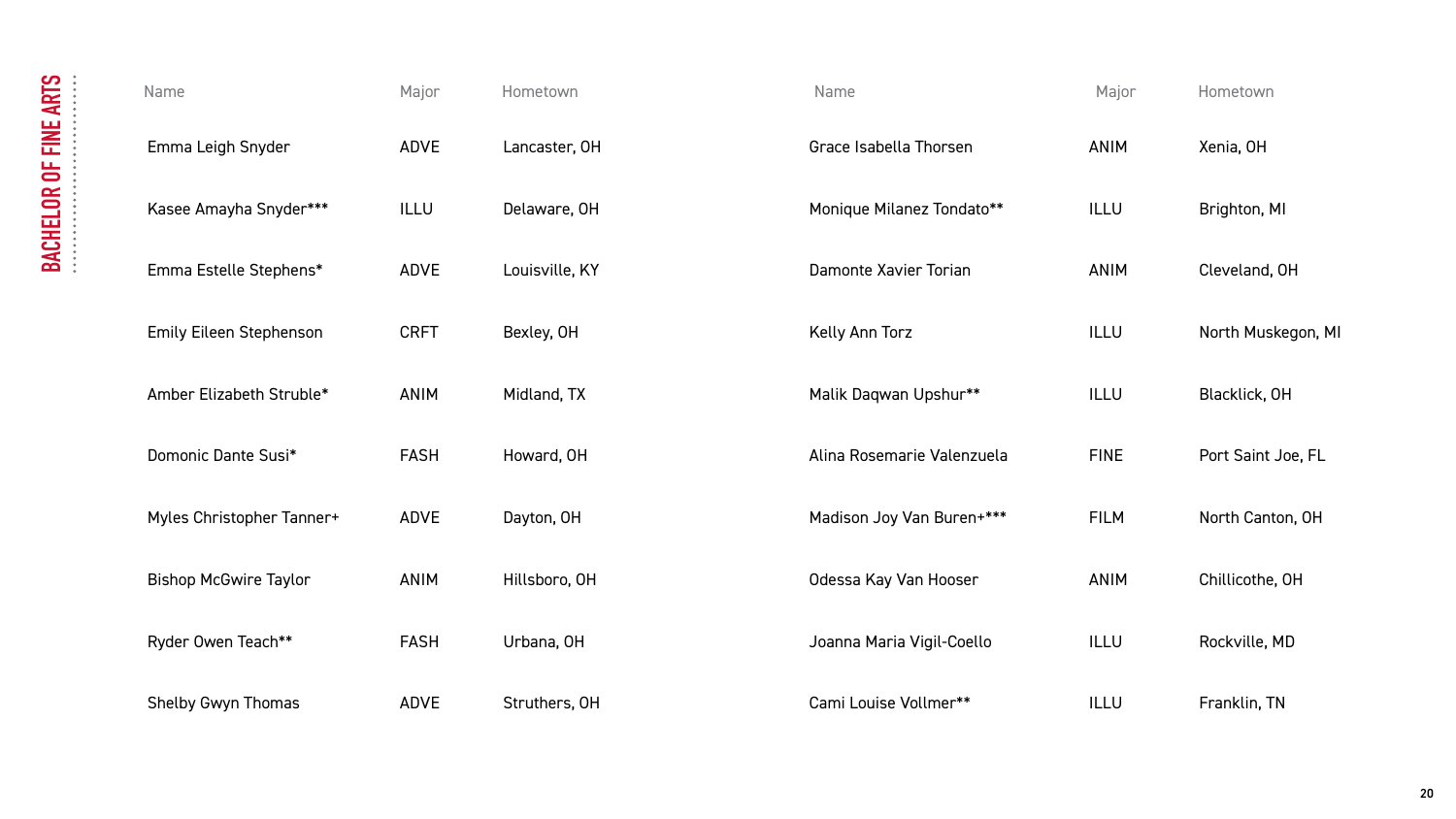| Name                           | Major       | Hometown              | <b>Name</b>               | Major       | Hometown        |
|--------------------------------|-------------|-----------------------|---------------------------|-------------|-----------------|
| Ashieana Nakayla Lynn Ward     | ILLU        | Sandusky, OH          | Cadyn Christopher Wright  | <b>PHOT</b> | London, OH      |
| Grace Jean Warren*             | <b>FASH</b> | Indianapolis, IN      | Logan Michael Yap         | <b>ADVE</b> | Gahanna, OH     |
| Je'Marie R.P. Weber-Harris***  | <b>ILLU</b> | Akron, OH             | Lane Philip Yerrick**     | <b>FILM</b> | Uniontown, OH   |
| Michaela Jordan Weisbarth**    | <b>ILLU</b> | Mantua, OH            | Cameron Nicholas Yoder*** | <b>CINE</b> | Hilliard, OH    |
| Matthew Elan Whay***           | <b>INTE</b> | St. Louis, MO         | Samantha Lyn Young        | <b>FINE</b> | Westerville, OH |
| <b>Yanae Staresse Williams</b> | <b>FILM</b> | Detroit, MI           | Jacques Anton Zeevaart*** | <b>IDUS</b> | Hebron, KY      |
| Jahliya Seven Willis**         | ADVE        | Cleveland Heights, OH | Lumeng Zhong+***          | <b>ADVE</b> | Mansfield, OH   |
| <b>Maddison Tyler Wilson</b>   | ADVE        | Bluffton, OH          |                           |             |                 |
| David Edward Woods Jr.***      | <b>ILLU</b> | Cincinnati, OH        |                           |             |                 |
| Stephanie Marie Wott*          | ADVE        | Dover, OH             |                           |             |                 |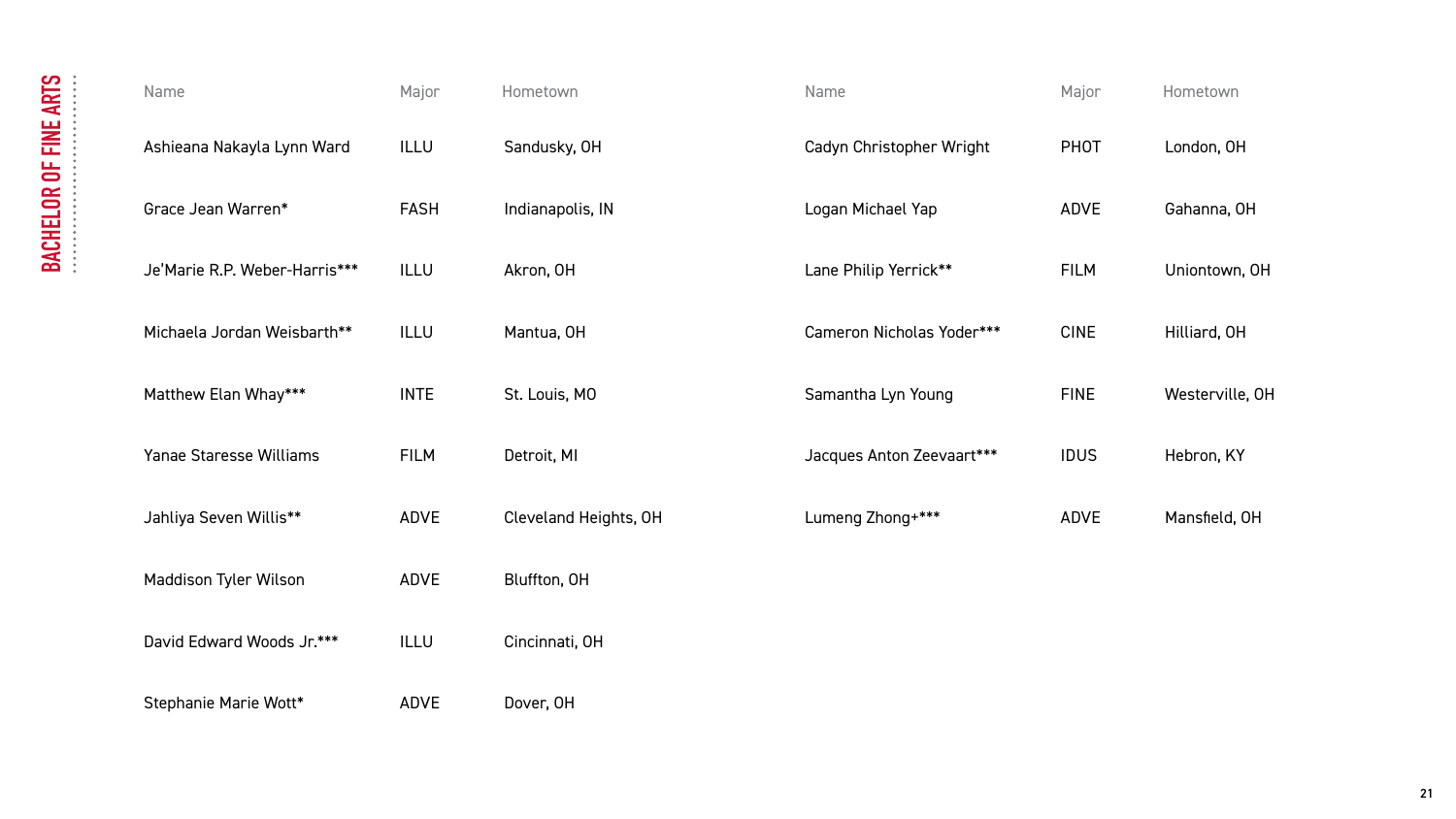## **BOARD OF TRUSTEES**

| John C. Beeler, Chair                 | Doug Klamfoth          |
|---------------------------------------|------------------------|
| Jeni Britton Bauer, Vice Chair        | <b>Michael Krouse</b>  |
| Steven E. English, Treasurer          | Timothy T. Miller      |
| Saundra K. Schuster, Esq., Secretary  | A.J. Montero           |
| R. Blane Walter, Immediate Past Chair | Robert E. Morrison Jr. |
| Michael Bongiorno                     | Jennifer Pick          |
| <b>Gil Cloyd</b>                      | <b>Tom Ramsey</b>      |
| Robert E. Falcone, MD                 | Susan D. Rector        |
| <b>William Faust</b>                  | Tanisha Robinson       |
| Corey Favor                           | <b>Amy Stevenson</b>   |
| <b>Leonard Hartman</b>                | Andrew R. Summerfield  |
| <b>Brett Kaufman</b>                  | Jonna Twigg            |
| Brian P. Kinzelman                    |                        |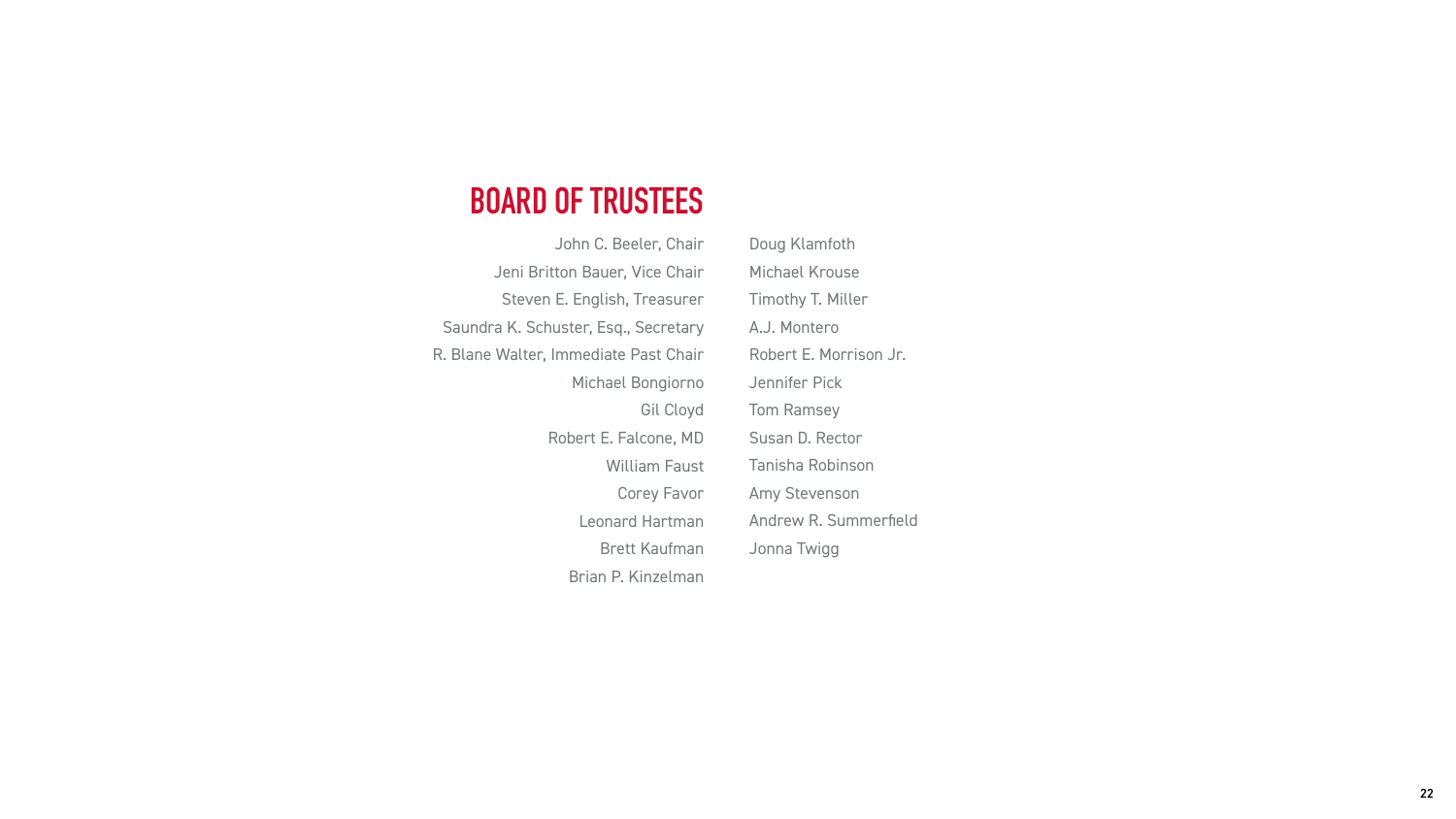### **SENIOR CABINET**

Dr. Melanie Corn President

Julie Taggart Provost & Professor

Jean Hester Vice President for Enrollment Management

Jill Moorhead Vice President for Marketing & Communications

Chris Mundell Vice President for Institutional Engagement

Lisa Stoneman Vice President for Planning & Administration

> Tom Dotson Chief Financial Officer

Matt Gardzina Chief Information Officer

Athena Sanders Associate Vice President for Student Affairs & Dean of Students

### **ACADEMIC LEADERSHIP**

Tom Gattis Dean of Undergraduate Studies & Professor

Dr. Jennifer Schlueter Dean of Graduate Studies & Professor

Dr. Joshua Butts Dean of Faculty & Associate Professor

Craig M. Campbell Faculty Council President & Visiting Assistant Professor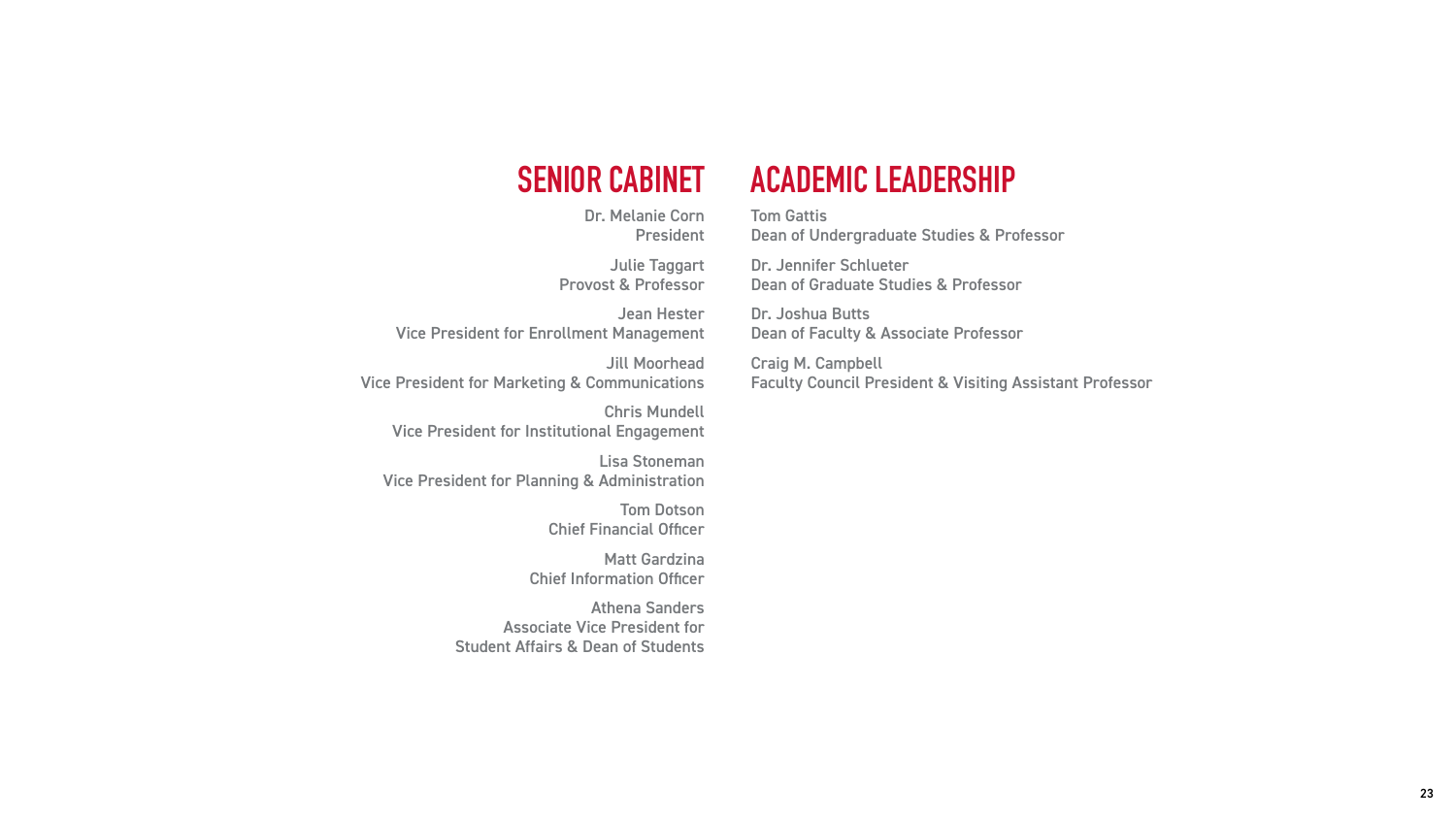### **GRADUATE STUDIES**

Dr. Jennifer Schlueter, *Dean* **MASTER OF FINE ARTS** Julie Abijanac Dr. Sonya Fix Dr. Michael Kellner Elaine Luttrull Kelly Malec-Kosak, *Chair* Darren Miller Nicole Monahan Komikka Patton Dr. Aaron Petten Tim Rietenbach

Jeremy Baker Charlotte Belland, *Chair* David Del Bianco Andrew Friz Gavrilo Gnatovich Steven Hubbard Elizabeth Keegan Nicole Lemon Jason Mowry Tyler Newby Ronald Price Sarah Schmidt Jamarr Threatt Allie Vanaman **FASHION DESIGN** Jessica Audey Patricia Carlos Rachel Cass-Kauser Suzanne Cotton, *Chair*  Laura Ferguson Celeste Malvar-Stewart

Audrey Nicolas Cheryl Steele Suzanne Westrick **FILM & VIDEO** Jordan Bell Nella Citino, *Chair* Dylan Dyer Chris Freeman Stephanie Greegor West Robin Gulcher William X. Lee Pete Luckner Kingsley Nyarko Alexandra Stoia Jef Taylor Pamela Theodotu **FINE ARTS** Julie Abijanac Kyle Downs Carol Griffith Danielle Julian Norton

### **FACULTY**

### **UNDERGRADUATE STUDIES**

Tom Gattis, *Dean* **ADVERTISING & GRAPHIC DESIGN** David Bennett Joshua Bodman, *Chair* Mark Burleigh Elliot Cennamo Shane Cornell Rachel Dangerfield Alenka De Los Rios Timothy Frank James Lutz Matthew Mohr David Schirtzinger Aaron Searles Lydia Stutzman Matthew Vojacek Alfredo Weeks **ANIMATION** Nathan Adams Vincent Alexander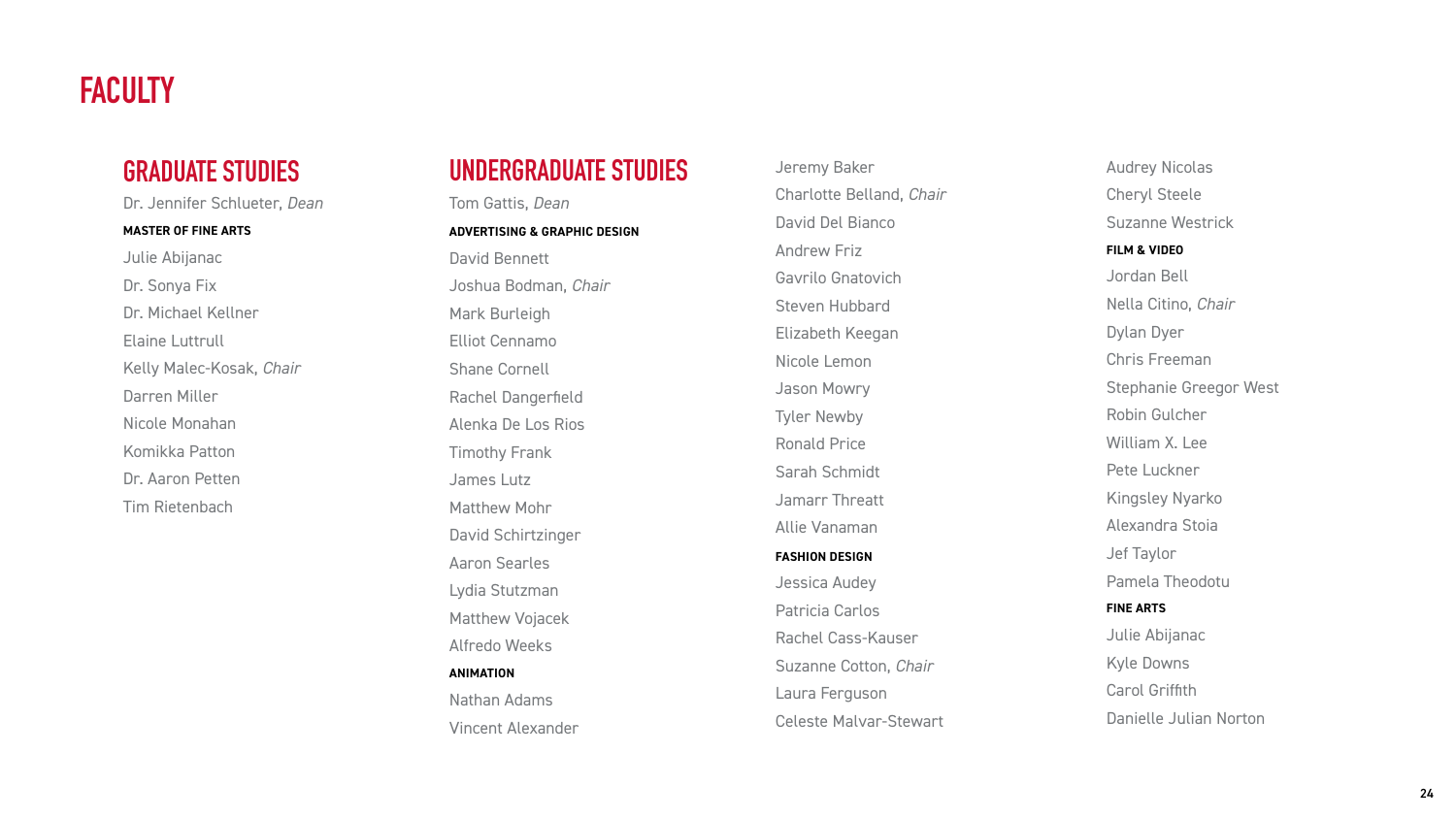Tim Jones Elizabeth Leidy Daniel Mayer Maurshell Stokes Charmaine Sutton Lara Alsoudani Weeks Jef Wietrzykowski **PHOTOGRAPHY** Hiroshi Hayakawa Helen Hoffelt Darren Lee Miller, *Chair* Duncan Snyder Claire Wiedman Ty Wright **STUDIO ART WITH AN EMPHASIS I N THE HISTORY OF ART & VISUAL CULTURE** Kristen Adams Dr. Carol Boram-Hays Kristen Brown Dr. Catherine Cupps

Jennifer Evans Dr. Katherine Hammond

Rebecca Huntman Kasey Jones Stephanie Kang Joanne Kesten Dr. Robert Knotts Dr. Jeannine Kraft, *Chair* Victoria McCollum Dr. Greer Pagano Dr. Aaron Petten Marlise Schoeny Ann Shifflet Elizabeth Trapp

### **CORE STUDIES**

Lori Faist, *Director*  **CORE STUDIO** Michelle Blackstone Michael Compton Amy Cubberly-Yeager Lori Faist Jacquelyn Fishburne Alice Frenz

### **FACULTY**

Laurenn McCubbin, *Chair* Richard McKinley Rachel Miller Mark Riedy Amanda Root-Thompson Uko Smith Andrew Thompson Benjamin Towle Brian Williams **INDUSTRIAL DESIGN** Jeff Accursi Jordan Anderson David Burghy Sherry Jones Justin Marteney Ludwin Mora Gregory Thune, *Chair* John Youger **INTERIOR ARCHITECTURE & DESIGN** Kelly DeVore, *Chair* Joel Gundlach Joshua Hostetler

Sophie Knee John Kortlander Kathy McGhee, *Chair* Gloria Shows Kaname Takada **ILLUSTRATION** John Cairns Craig Campbell Jeffery Carlisle Maria Carluccio Katheryn Fisher Emmalyn Gennis Melanie Gillman Thomas Glick David Groff Marina Harkness Amanda Ho Jessie Horning Clayton Kindred Joseph Kovach Julian Lee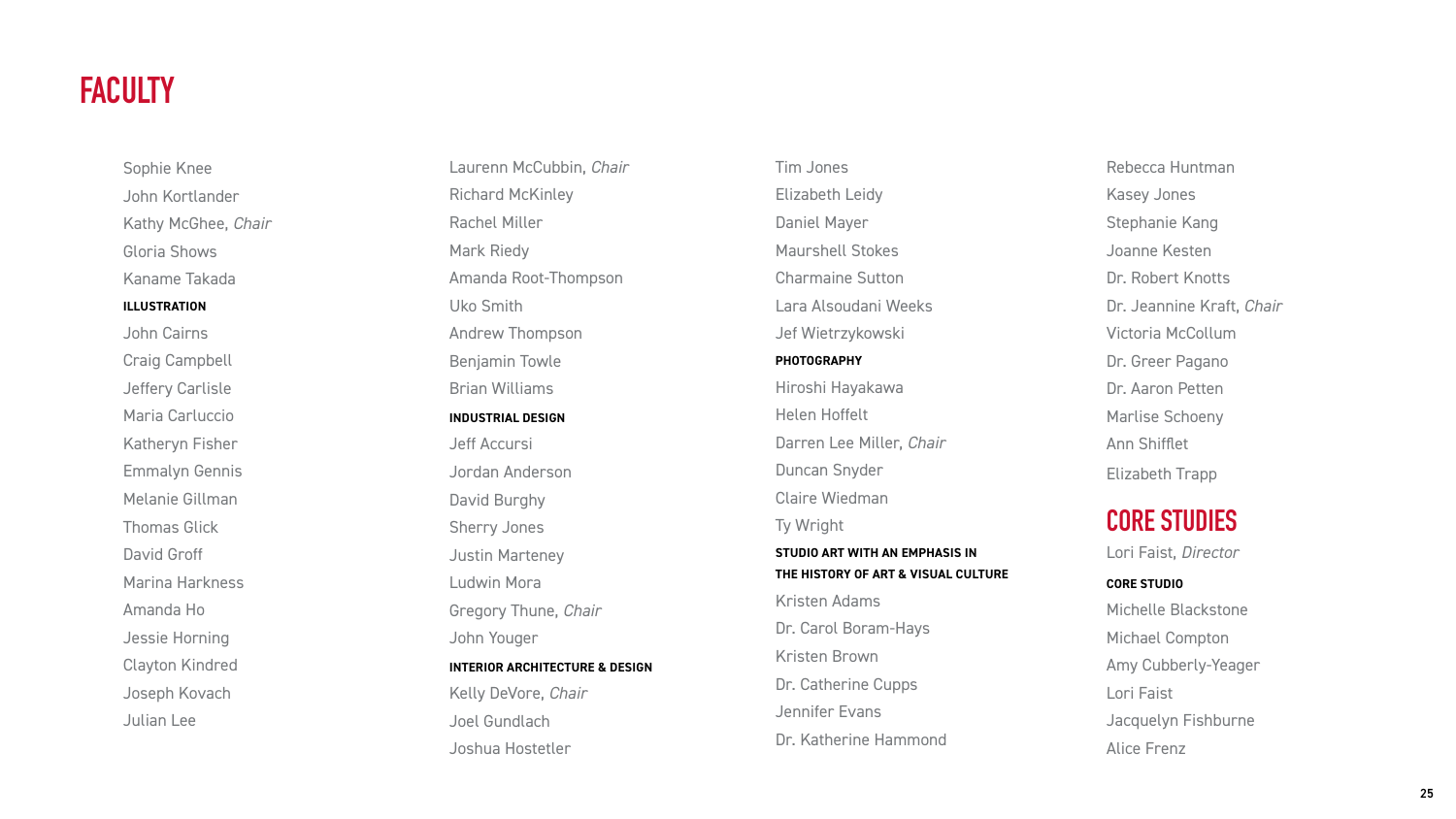Dr. Aaron Petten Marlise Schoeny Ann Shifflet Elizabeth Trapp **SCIENCE & SOCIAL SCIENCE** Erica Brumbaugh Dr. Tessa Carrel John Donahue Elizabeth Douglas Dr. Nemat Khalil Terry Monnett Teresa Neill-Green Dr. Jeremy Stoll, *Department Head* **WRITING, LITERATURE & PHILOSOPHY** Dr. Sierra Austin Dr. Steven Brown Dr. Wendy Chrisman Babette Cieskowski Thomas Davis Gwendolyn DeRosa Margaret DiVito Dr. Ayse Irmak Ertuna Howison

Adam Gellings Emily Greenberg Dr. Lesley Jenike Sarah Justice Dr. Sophia Kartsonis Negesti Kaudo Robert Loss, *Department Head* Dr. Matthew Mitchem

### **FACULTY**

Dr. Henry Park

Jon Politi, J.D. Jason Rawls James Sharvin Lydia Simon Sapna Singh, *Department Head*

### **STUDIO ART WITH AN EMPHASIS IN THE HISTORY OF ART & VISUAL CULTURE**

Kristen Adams Dr. Carol Boram-Hays Kristen Brown Dr. Catherine Cupps Jennifer Evans Dr. Katherine Hammond Rebecca Huntman Kasey Jones Stephanie Kang Joanne Kesten Dr. Robert Knotts Dr. Jeannine Kraft, *Department Head* Victoria McCollum Dr. Greer Pagano

Quintin Gleim Eric Homan Dr. Michael Kellner Emma Kindall Andrew McCauley Evangelia Philippidis Grace Strattan Nathan Underwood Ernest Viveiros Sam Wagner

### **LIBERAL ARTS**

Dr. Sonya Fix, *Director*  **ENGLISH AS A SECOND LANGUAGE** Dr. Sonya Fix, *Department Head* Mariko Kain **BUSINESS, MATH & ENTREPRENEURSHIP** Beth Bollenbacher Brice Bunner Suzanne Bureau Elena Gamova Andrew Havens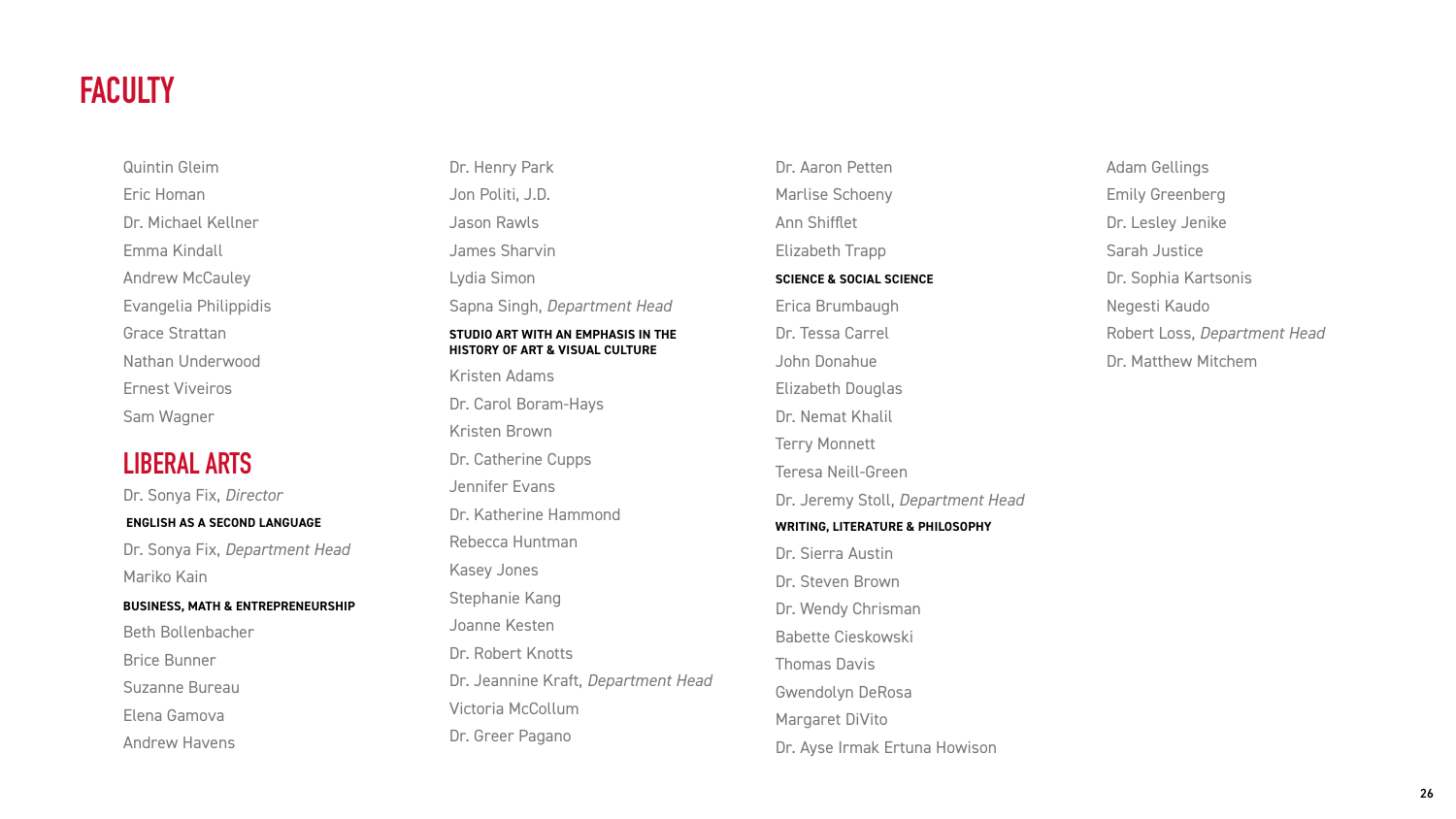## **THE ACADEMIC REGALIA COLUMBUS COLLEGE OF ART & DESIGN**

Academic apparel is a tradition in higher education dating back to the Middle Ages in Europe. The gown and hood provided warmth for scholars and clerics in unheated buildings. Over time, academic apparel for European institutions evolved into a complex code of dress for students and faculty.

CCAD follows the academic regalia code outlined by the American Council of Education. Gowns for the bachelor's degree are black; CCAD selected red for master's degree recipients. Both are untrimmed and made from earth-friendly material.

The color of the lining of the hood indicates the institution where an individual received his or her degree. The color of the edging of the hood and the tassel indicate the subject for the degree.

CCAD's bachelor's and master's hoods are lined in red, the official school color. The binding or edging of the hood is brown velvet or velveteen (representing a bachelor's in Fine Arts or Architecture), two inches wide for the bachelor's and three inches wide for the master's degree. Black mortarboards are worn for undergraduate degrees and red for graduate degrees. Tassels are brown, representing Fine Arts or Architecture. Honor cords are given in gold for outstanding seniors: silver for cum laude (3.4 to 3.59 GPA), teal for magna cum laude (3.6 to 3.79 GPA), red for summa cum laude (3.8 GPA and above), and white for honors students. In addition, honors students receive gold medallions.

Columbus College of Art & Design teaches undergraduate and graduate students in the midst of a thriving creative community in Columbus, Ohio. Founded in 1879, CCAD is one of the oldest private art and design colleges in the United States, offering 12 BFA programs and a Master of Fine Arts program that produce graduates equipped to shape culture and business at the highest level.

A graduate degree is available in the Master of Fine Arts. Bachelor of Fine Arts degrees are available in Advertising & Graphic Design, Animation, Comics & Narrative Practice, Fashion Design, Film & Video, Fine Arts, Game Art & Design, Illustration, Industrial Design, Interior Architecture & Design, Photography, and Studio Art with an Emphasis on the History of Art & Visual Culture. To receive an accredited art education, students complete traditional academic coursework in the sciences and humanities in addition to extensive studio coursework.

CCAD's campus is located in the Discovery District area of downtown Columbus, so named for the many arts, cultural, and educational institutions located in the district. The campus is within walking distance of the Columbus Museum of Art, the Columbus Metropolitan Library, the Topiary Garden, and the Ohio Statehouse.